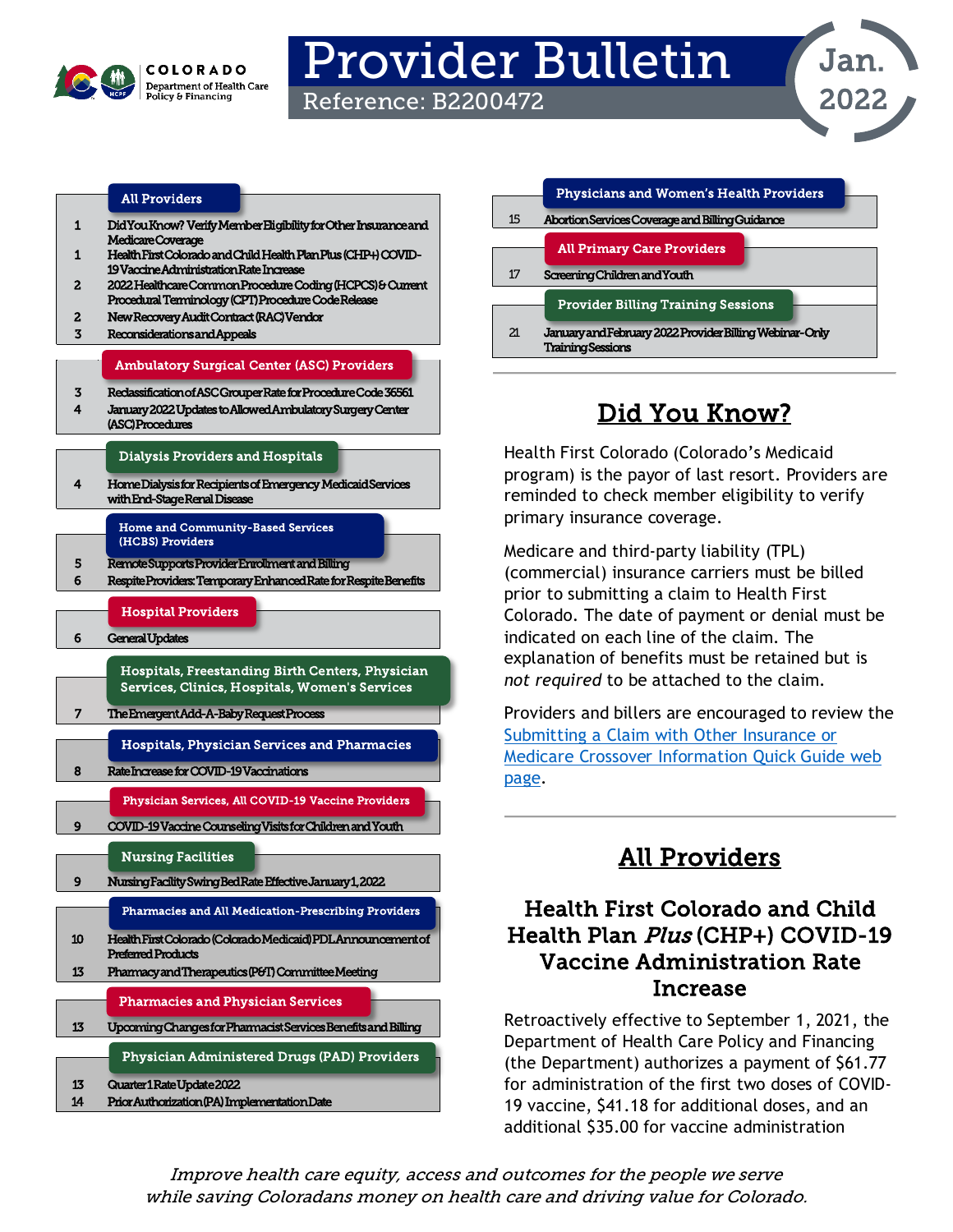within the member's home or residence.

\$61.77 represents a 50% increase above Medicare rates, and will help to ensure that financial considerations are not a barrier to providers administering the vaccine to Health First Colorado or CHP+ members. This is particularly critical given the disparity in vaccine take-up between Health First Colorado and CHP+ members and the Colorado population as a whole.



Providers should bill CPT 99401 for visits in which healthcare providers talk to families about the importance of kids' vaccination.

- CPT 99401 can be billed at only one visit for each member per day, but there are no quantity limits for the number of times this education is provided to an individual member.
- Providers are encouraged to check the CMS website for National Corrective Coding Initiative (NCCI) rules and guidelines.
- This vaccine counseling reimbursement initiative is targeted towards vaccination for individuals under 21. However, the increased vaccine administration rates apply regardless of age of the individual receiving their COVID-19 vaccine.

### <span id="page-1-0"></span>2022 Healthcare Common Procedure Coding (HCPCS) & Current Procedural Terminology (CPT) Procedure Code Release

The Centers for Medicare & Medicaid Services (CMS) released the deletions, changes and additions to the annual 2022 HCPCS and CPT procedure codes effective for dates of service on or after January 1, 2022.

As of January 1, 2022, claims billed with 2022 procedure codes may suspend. The Colorado interChange will be updated with the new billing codes, and suspended claims will be released.

A special issue of the Provider Bulletin is expected for publication in mid or late January with the details.

Providers are reminded to check the [Provider Rates & Fee Schedule web page](https://hcpf.colorado.gov/provider-rates-fee-schedule) before billing, to ensure the codes are a covered benefit. All codes must be reviewed for medical necessity, prior authorization coverage standards and rates before the codes are reimbursable.

# New Recovery Audit Contract (RAC) Vendor

<span id="page-1-1"></span>Health Management Systems, Inc. (HMS) has been awarded the contract to act as the Recovery Audit Contract (RAC) vendor to conduct post-payment reviews of Health First Colorado claims on behalf of the Department of Health Care Policy & Financing (the Department). This is a federally mandated contract and aligns with Section 6411 of the Affordable Care Act.

The purpose of the RAC program is to reduce improper payments of Health First Colorado claims through the efficient detection and collection of overpayments and the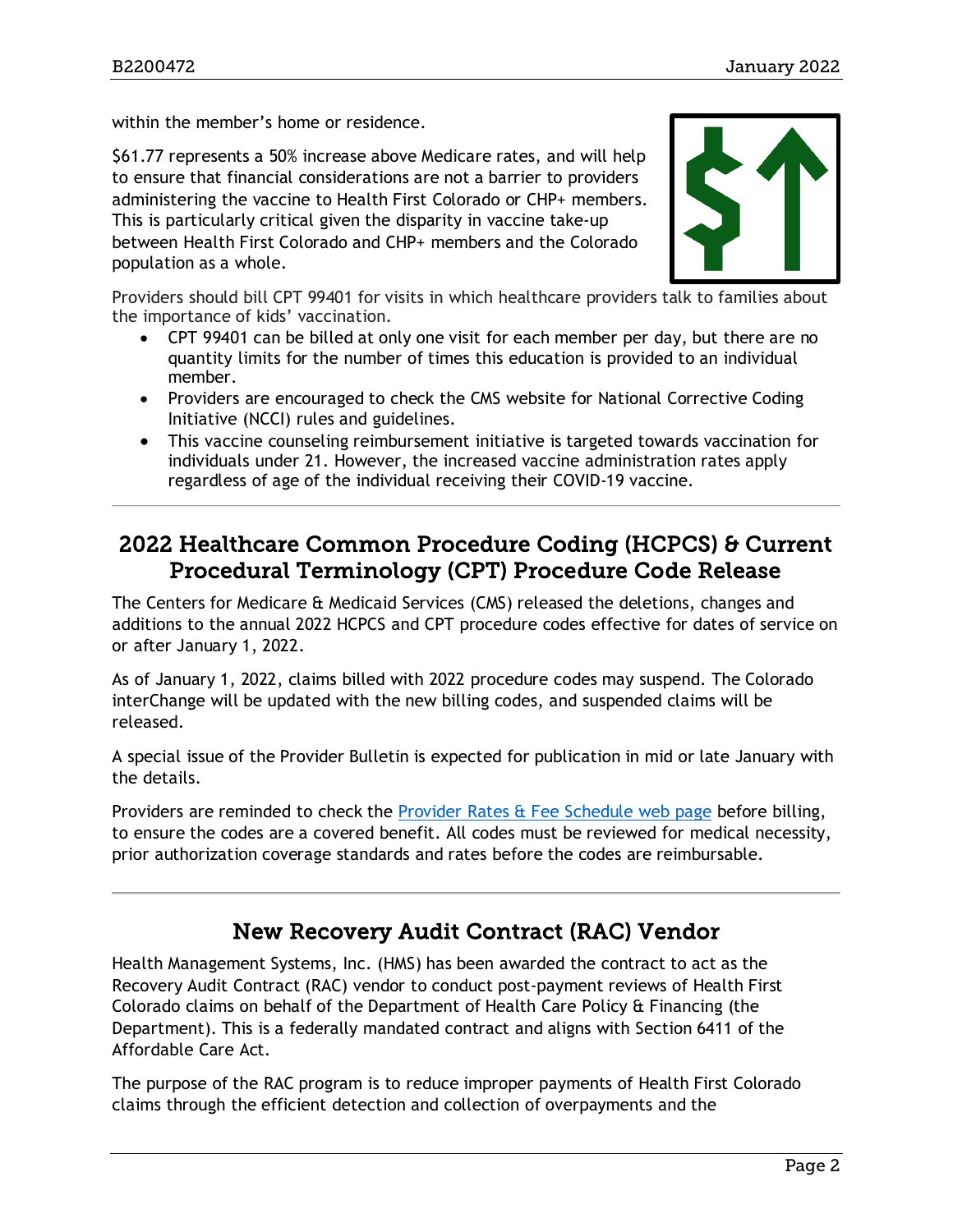implementation of actions that will prevent future improper payments. The RAC lookback period is seven (7) years (84 months) from the Paid Date of Health First Colorado claims, which is outlined in the [Colorado State Plan Amendment \(SPA\) CO-16-0003.](https://www.medicaid.gov/sites/default/files/State-resource-center/Medicaid-State-Plan-Amendments/Downloads/CO/CO-16-0003.pdf) All claim types and provider types are included in RAC audits.



HMS is currently contracted to conduct third-party liability reviews. HMS and the Department continue to run outreach and education to providers which includes information on what to expect during a postpayment review for this program.

Visit the [Recovery Audit Contractor \(RAC\) Program](https://hcpf.colorado.gov/recovery-audit-contractor-rac-program) web page or the HMS [Colorado RAC website](https://resources.hms.com/state/colorado/rac) (which includes detailed resources and training materials for the program) to learn more about the final rules

established for the Health First Colorado RAC program.

Contact Alyssa M. Gilger, Contractor Audit Operations Unit Supervisor and the RAC Contract Manager at [Alyssa.Gilger@state.co.us](mailto:Alyssa.Gilger@state.co.us) for contract questions.

Email the Contractor Audit Operations Unit at [hcpf\\_corachcpf@state.co.us](mailto:hcpf_corachcpf@state.co.us) with general questions regarding the program or payment information.

### Reconsiderations and Appeals

<span id="page-2-0"></span>Providers are reminded to correct and resubmit denied claims electronically as new claims. Denied claims do not need to be sent as a request for reconsideration. Reconsiderations are not manually reviewed. Claims that do not meet the system criteria defined by the current policy may deny again even if a reconsideration is sent.

An appeal is a formal process involving attorneys, legal resources and the administrative courts. Providers that do not wish to file a formal appeal may contact the [Provider Services](https://hcpf.colorado.gov/provider-help)  [Call Center](https://hcpf.colorado.gov/provider-help) to:

- Review denials regarding policy.
- Ask questions on how to correct denied claims.
- <span id="page-2-2"></span>• Discuss timely filing or other billing and policy concerns.

# Ambulatory Surgical Center (ASC) Providers

### <span id="page-2-1"></span>Reclassification of ASC Grouper Rate for Procedure Code 36561

The Department has received COVID Relief State Plan Amendment (SPA) approval to increase the rate for procedure code 36561 from ASC grouper 3, \$420.48, to ASC grouper 10, \$1,813.06, effective August 26, 2021. The grouper reclassification will be effective for the duration of the COVID-19 public health emergency.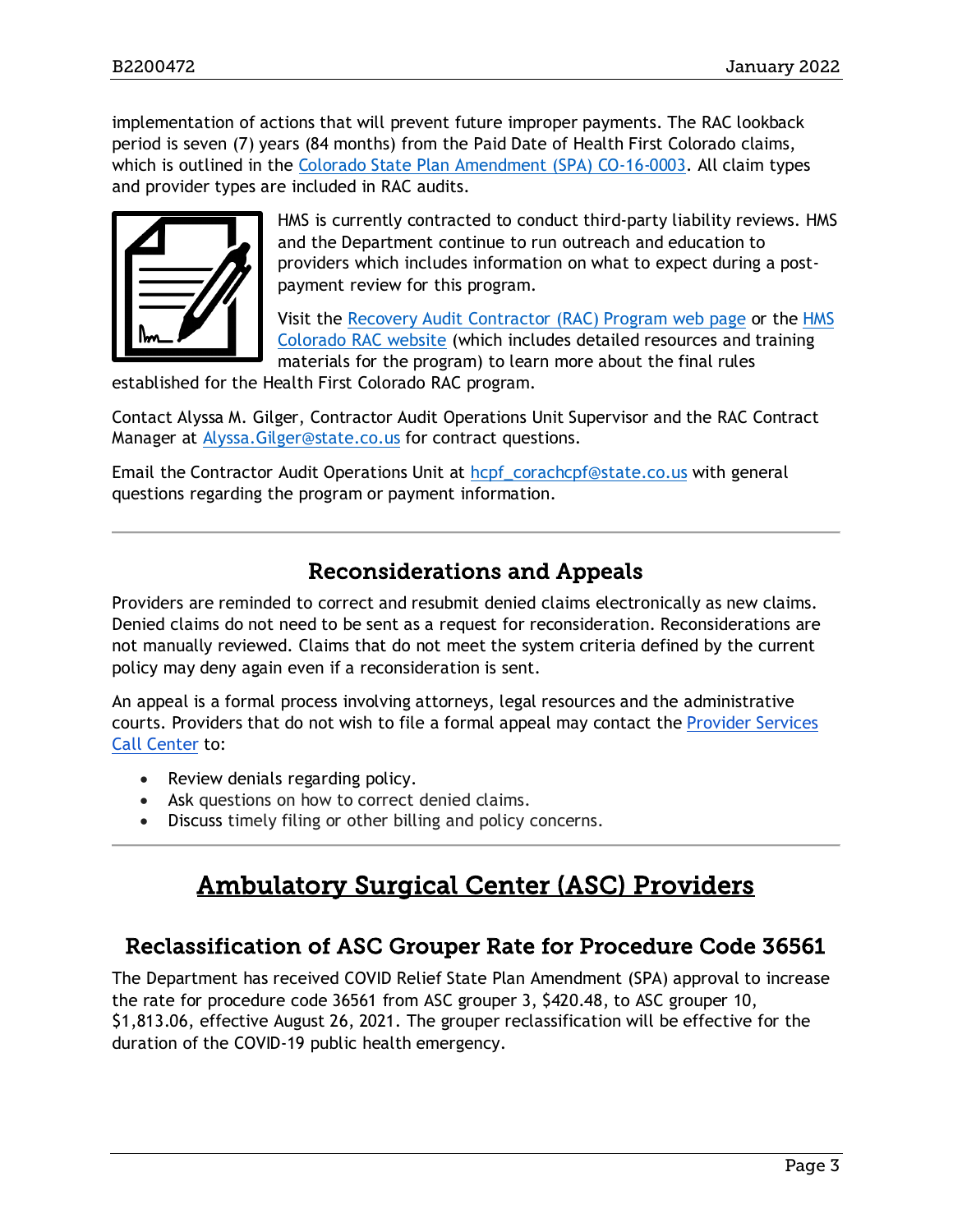Claims submitted on or after August 26, 2021, will be reprocessed to reflect the increased rate. Claims billed at the lower rate will need to be manually adjusted following the implementation of the grouper reclassification.

Contact Marli Firillo at [Marli.Firillo@state.co.us](mailto:Marli.Firillo@state.co.us) with questions or concerns.

### <span id="page-3-0"></span>January 2022 Updates to Allowed Ambulatory Surgery Center (ASC) Procedures

The Centers for Medicare & Medicaid Services (CMS) has updated its list of ASC-covered surgical procedures for Calendar Year (CY) 2022. Several procedures have been designated for removal from the list.

Department policy (10 CCR 8.570.3.A.1.) limits ASC services to surgical procedures approved by CMS. Effective January 1, 2022, the following procedures will no longer be Health First Colorado ASC-covered surgical procedures:

- 31241
- 32551
- 32560

The [ASC billing manual web page](https://hcpf.colorado.gov/asc-manual) has been updated accordingly.

<span id="page-3-2"></span>Contact Chris Lane at [Christopher.Lane@state.co.us](mailto:Christopher.Lane@state.co.us) with any questions.

# Dialysis Providers and Hospitals

### <span id="page-3-1"></span>Home Dialysis for Recipients of Emergency Medicaid Services with End-Stage Renal Disease

Effective January 1, 2022, [home dialysis](https://hcpf.colorado.gov/dialysis-manual#homeDial) is a covered benefit for recipients of Emergency [Medicaid Services \(EMS\) with End-Stage Renal Disease \(ESRD\).](https://hcpf.colorado.gov/dialysis-manual#emMedESRD)

As of February 1, 2019, ESRD has been considered to be an emergency medical condition as defined at 10 CCR 8.100.3.G.1.g.vii; 42 U.S.C. § 1396b(v)(3); and Colorado Revised Statutes § 24-76.5-102(1). For services provided to an EMS recipient, a provider must certify the presence of an emergency medical condition and indicate on claim forms that services are for a medical emergency. Coverage is limited to care and services that are necessary to treat the immediate emergency medical conditions and does not include prenatal care or follow-up care. To indicate an emergency when billing:

- Professional: Use field 24C (EMG)
- Institutional: Indicate Admission Type 1 (Emergency) or 5 (Trauma)

To indicate services were performed at home:

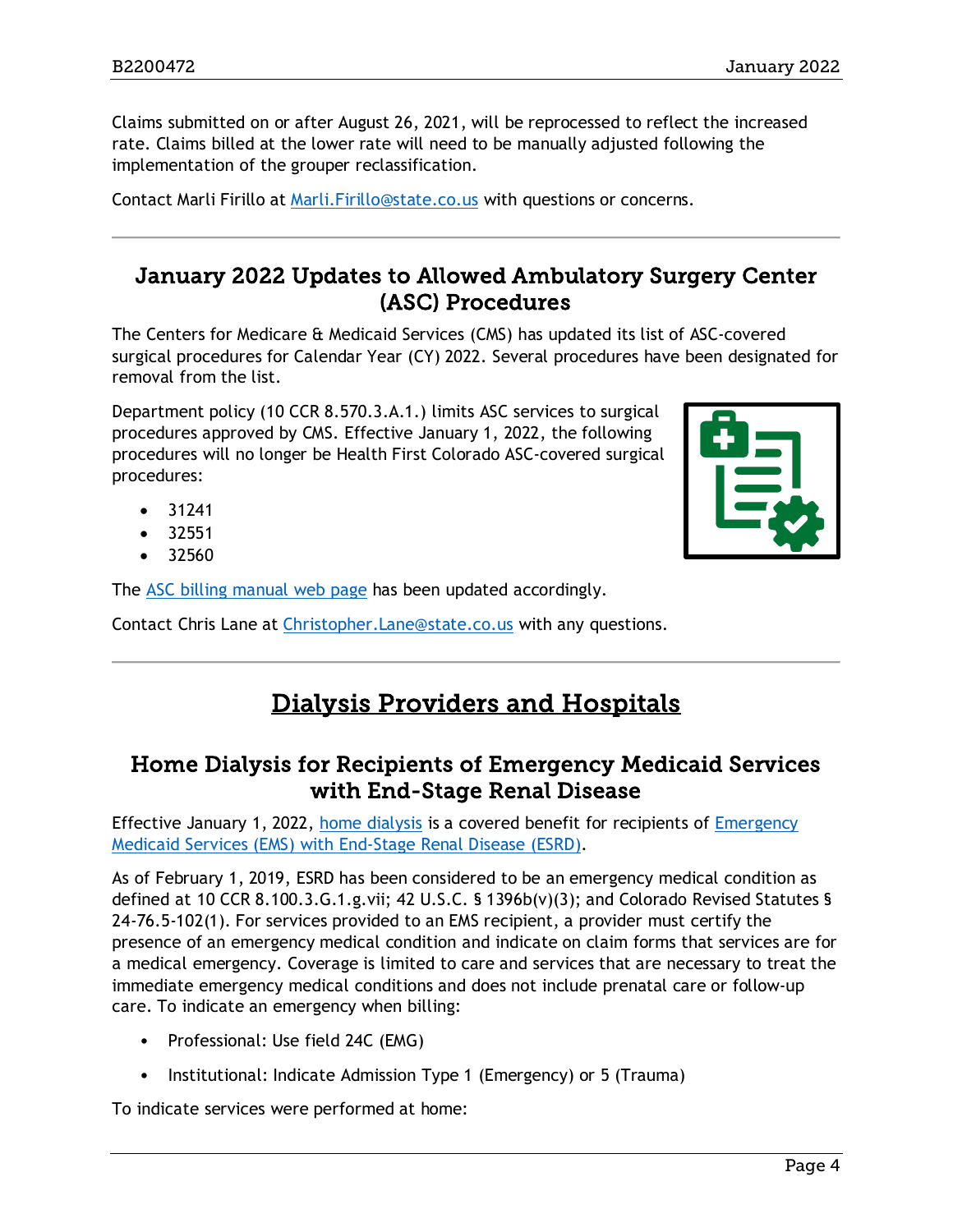• Condition Code 74

Contact Raine Henry at [Raine.Henry@state.co.us](mailto:Raine.Henry@state.co.us) for policy questions.

# <span id="page-4-1"></span><span id="page-4-0"></span>Home and Community-Based Services (HCBS) Providers

### Remote Supports Provider Enrollment and Billing

Effective January 1, 2022, a Remote Supports benefit will be added to the following Home and Community-Based Services (HCBS) waivers: Brain Injury (BI) waiver, Community Mental Health Supports (CMHS) waiver, Elderly, Blind, and Disabled (EBD) waiver, Spinal Cord Injury (SCI) waiver and Supported Living Services (SLS) waiver.

Remote Supports is the provision of support by staff at a remote location who are engaged with the member to assist, monitor and respond to their health, safety and other needs through technology/devices with the capability of live two-way communication. Member interaction with support staff may be scheduled, on-demand or in response to an alert from a device in the remote support equipment system. Remote Supports use is by the choice of the participant and policy requires assessment for use through the support planning process by the authorizing Case Management Agency (CMA).

#### **Provider Enrollment**

Providers interested in enrolling to provide Remote Supports are encouraged to review all provider requirements outlined in regulation at [10 CCR 2505-10 8.488.50,](https://www.sos.state.co.us/CCR/NumericalCCRDocList.do?deptID=7&agencyID=69) which is effective no earlier than December 30, 2021. Provider requirements can be found on the [Home and](https://hcpf.colorado.gov/information-hcbs-service-provided#servPro)  [Community Based Services information web page.](https://hcpf.colorado.gov/information-hcbs-service-provided#servPro)

Effective January 1, 2022, Remote Supports provider enrollment applications will be reviewed by the fiscal agent and the Department.

Provider Type: 36

Provider Specialty: 756

### **Billing Information**

Prior Authorization is required for Remote Supports.

| <b>Service Description</b>                           | <b>Procedure Code</b> |
|------------------------------------------------------|-----------------------|
| Remote Supports - Equipment Install/Purchase   A9279 |                       |
| Remote Support - Monitoring                          | S9110                 |

Review the [HCBS Rate Schedule](https://hcpf.colorado.gov/provider-rates-fee-schedule#HCBSRS) for rates effective January 1, 2022.

Refer to the HCBS Provider [Billing Manual\(](https://hcpf.colorado.gov/billing-manuals)s) for additional billing information.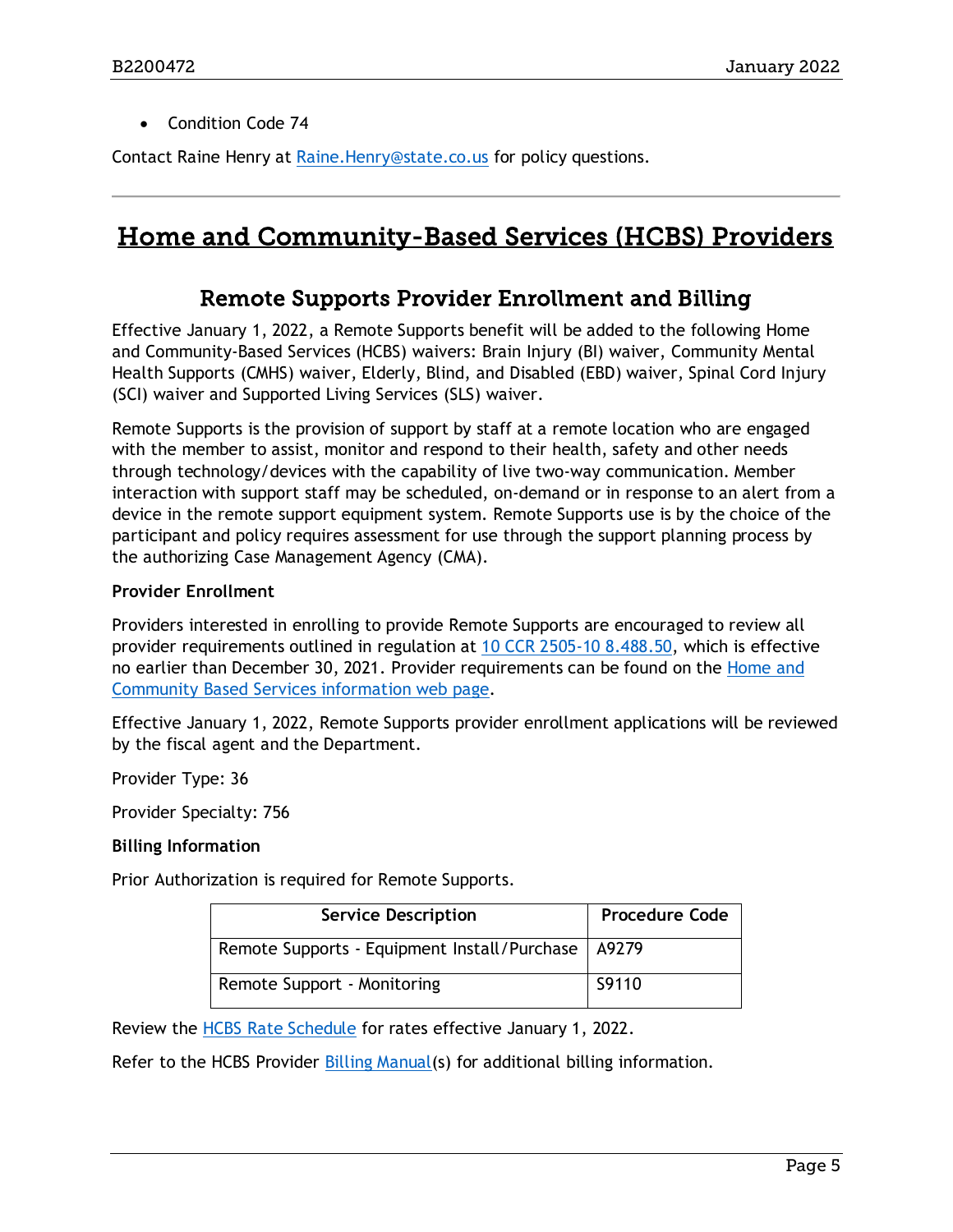Contact Courtney Montes at [Courtney.Montes@state.co.us](mailto:Courtney.Montes@state.co.us) with questions about HCBS benefits.

### <span id="page-5-0"></span>Respite Providers: Temporary Enhanced Rate for Respite Benefits

Effective April 1, 2021, through March 31, 2022, select Home and Community-Based Services (HCBS) waivers' Respite benefits will have an enhanced rate of 25%. This enhanced rate is retroactive to Respite services provided on dates of service beginning April 1, 2021. Providers do not need to adjust previously submitted claims to access this enhanced rate, but must bill a supplemental, temporary code to get the differential between the amount paid for the original date of service and the rate increase.

<span id="page-5-2"></span>Review [Operational Memo 21-090](https://hcpf.colorado.gov/sites/hcpf/files/HCPF%20OM%2021-090%20Temporary%20Enhanced%20Rate%20For%20The%20Home%20And%20Community-Based%20Services%20HCBS%20Waiver%20Respite%20Benefit%20.pdf) for more information surrounding the temporary Respite rate increase.

# Hospital Providers

# General Updates

### <span id="page-5-1"></span>**All Hospital Providers**

#### **Hospital Stakeholder Engagement Meetings**

Bi-monthly Hospital Stakeholder Engagement meetings will continue to be hosted to discuss current issues regarding payment reform and operational processing. [Sign up to receive the](https://visitor.r20.constantcontact.com/manage/optin?v=001HfxrbpGNWZ0lZnPp6t3PG2s9XPNl8ZvgFdjsKvSnhIy8z9JmHyp6DeoLJ3saT6x0SeqRR1ub149uoXxe1ok4jTzfMSQ0BN7S5vcLiRO7gdY%3D)  [Hospital Stakeholder Engagement Meeting newsletters.](https://visitor.r20.constantcontact.com/manage/optin?v=001HfxrbpGNWZ0lZnPp6t3PG2s9XPNl8ZvgFdjsKvSnhIy8z9JmHyp6DeoLJ3saT6x0SeqRR1ub149uoXxe1ok4jTzfMSQ0BN7S5vcLiRO7gdY%3D)

• The All-Hospital Engagement meeting is scheduled for **Friday, [January 14, 2022,](https://hcpf.colorado.gov/hospital-stakeholder-engagement-meetings)  [from 1:00 p.m. -](https://hcpf.colorado.gov/hospital-stakeholder-engagement-meetings) 4:00 p.m. MT** and will be hosted virtually.

Visit the [Hospital Stakeholder Engagement Meeting](https://hcpf.colorado.gov/hospital-stakeholder-engagement-meetings) web page for more details, meeting schedules and past meeting materials. Calendar Year 2022 meetings have been posted

#### **Update to Version 3.16 of Enhanced Ambulatory Patient Grouping (EAPG) Methodology**



The Department has been collaborating with its vendors and hospital stakeholders over the last year preparing for the implementation of a new version of the EAPG (3.16) methodology which calculates payment for outpatient hospital services. This new version of EAPGs will be implemented effective January 1, 2022 and will require both Medical Services Board and State Plan authority for implementation.

The base rate methodology for maintaining revenue neutrality amongst hospitals and their groups, which was shared in the November Stakeholder Meeting, and the relative weights Colorado intends to use for EAPG payments have been posted to the [Outpatient Hospital](https://hcpf.colorado.gov/outpatient-hospital-payment)  [Payment web page](https://hcpf.colorado.gov/outpatient-hospital-payment) for review.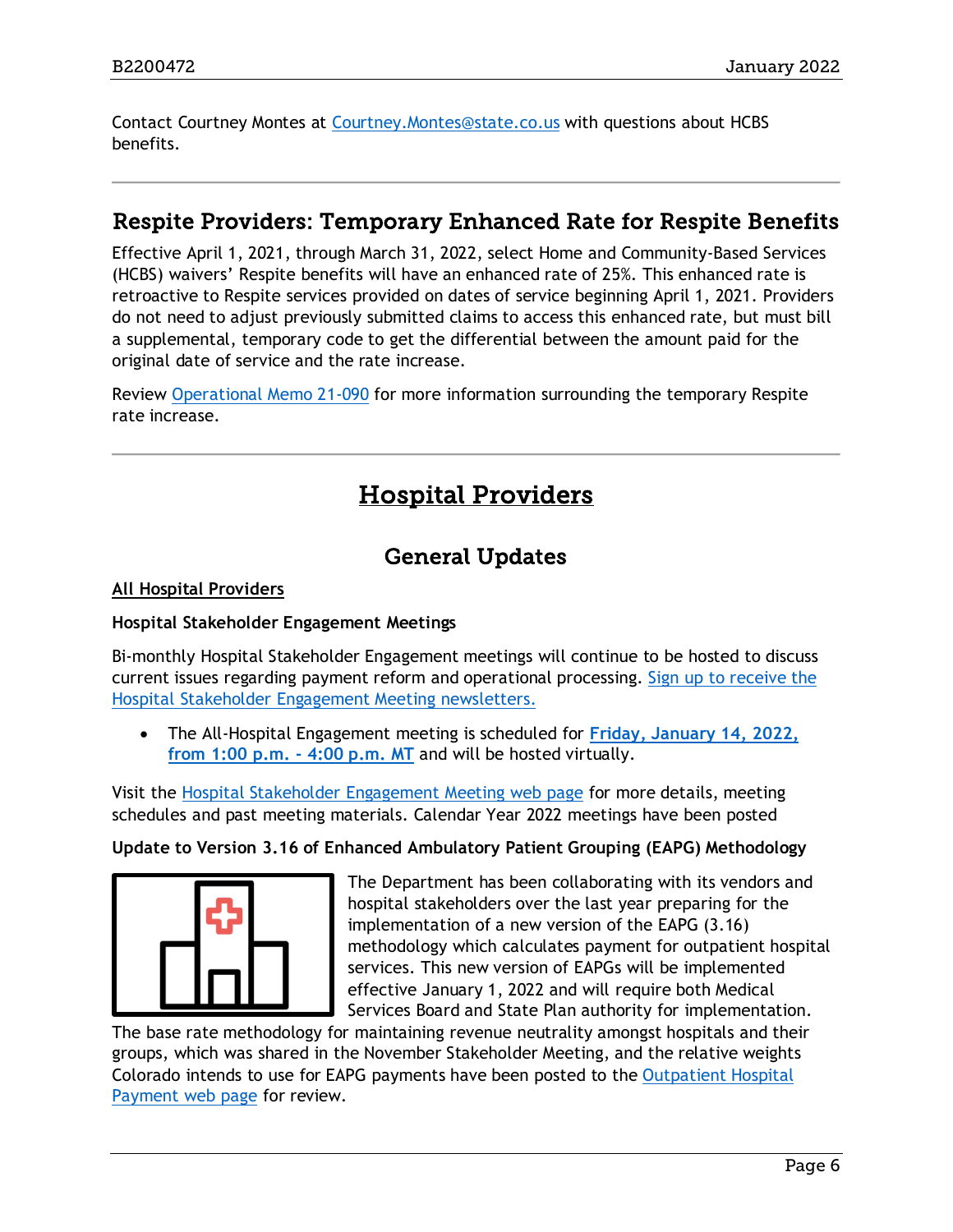Until State Plan approval for payment using this methodology, outpatient hospital claims will continue to process using version 3.10 of the EAPG methodology with base rates in effect immediately prior to January 1, 2022. All claims billed using Healthcare Common Procedural Coding System (HCPCS) codes effective January 1, 2022, will remain in suspense until Centers for Medicare & Medicaid Services (CMS) approval for this update is obtained.

Reference the meeting notes contained on the [Hospital Stakeholder Engagement Meeting](https://hcpf.colorado.gov/hospital-stakeholder-engagement-meetings) web [page](https://hcpf.colorado.gov/hospital-stakeholder-engagement-meetings) for more information regarding the update to version 3.16.

Contact Andrew Abalos at [Andrew.Abalos@state.co.us](mailto:Andrew.Abalos@state.co.us) and Tyler Samora at [Tyler.Samora@state.co.us](mailto:Tyler.Samora@state.co.us) with any questions regarding this update.

#### **Rural Health Clinics**

Bi-monthly Rural Health Clinic Engagement meetings will continue to be hosted to discuss current issues regarding payment reform and operational processing.

• The next Rural Health Clinic Engagement meeting is scheduled for Thursday, January [13, 2022, from 12:30 p.m. to 1:30 p.m.](https://hcpf.colorado.gov/rural-hospital-and-rural-health-clinics) MT and will be hosted virtually on Zoom.

Visit the [Rural Health Clinic Engagement Meeting](https://hcpf.colorado.gov/rural-hospital-and-rural-health-clinics) web page for more details, meeting schedules and past meeting materials.

Contact Erin Johnson at [Erink.Johnson@state.co.us](mailto:Erink.Johnson@state.co.us) with any questions or topics to be discussed at future meetings. Advanced notice will provide the Rates team time to bring additional Department personnel to the meetings to address different concerns.



# <span id="page-6-1"></span>Hospitals, Freestanding Birth Centers, Physician

# Services, Clinics, Hospitals, Women's Services

# The Emergent Add-A-Baby Request Process

<span id="page-6-0"></span>The Add-A-Baby process was implemented to offer medical providers an alternative way to add a needy newborn(s) to an eligible mother's medical assistance case only if the need is for intensive medical care. Mothers need to be eligible for medical assistance at the time of the baby's birth for an emergent request.

The Department accepts and processes emergent requests from medical providers for newborns that need intensive medical care for:

- **Border**
- Synagis®
- Neonatal Intensive Care Unit (NICU)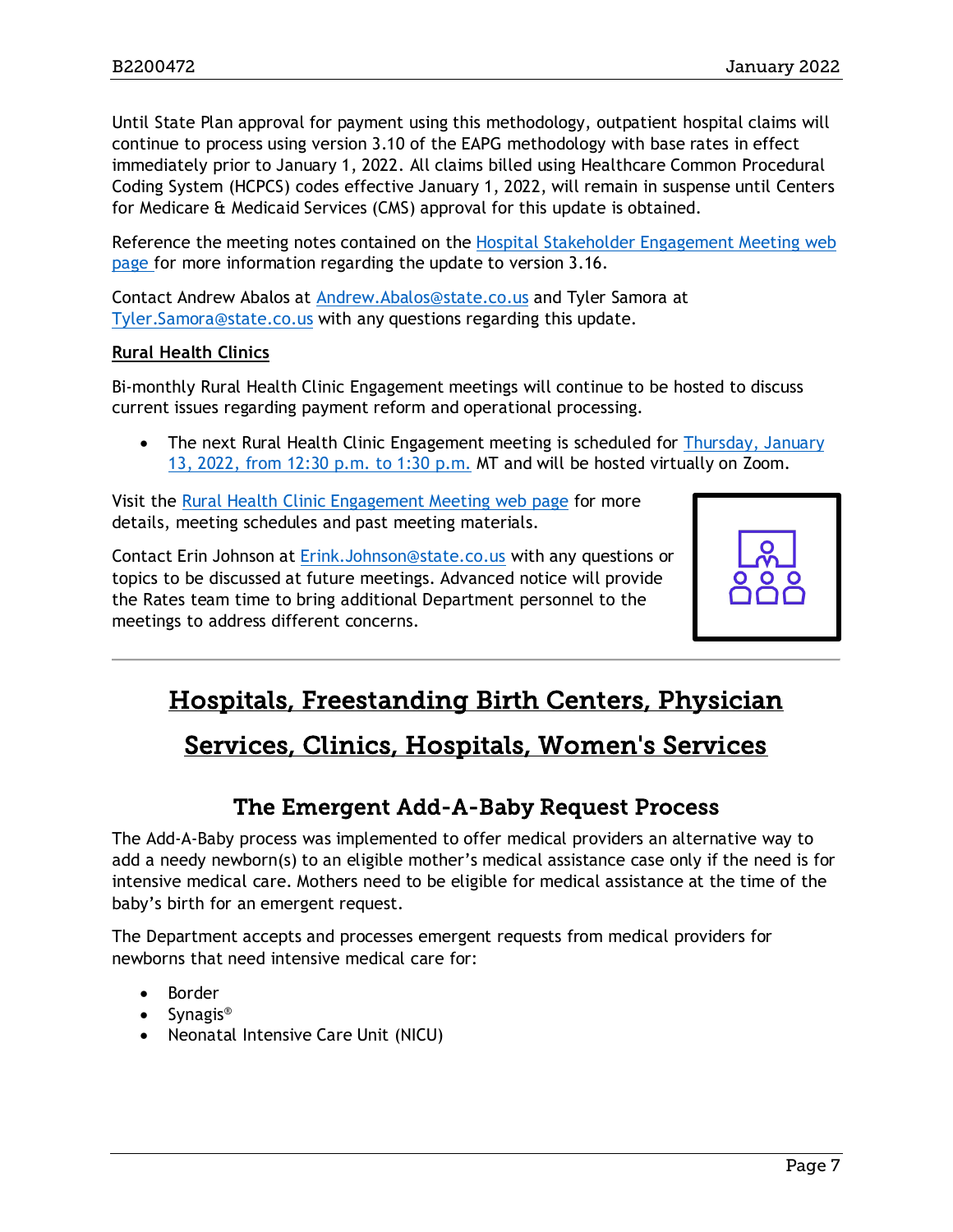Emergent requests can only be submitted through the [Health First Colorado Add-A-Baby](https://hcpf.colorado.gov/add-baby)  [Emergent Request Form.](https://hcpf.colorado.gov/add-baby) *This link is for medical providers only. Requests submitted by nonmedical providers or by the parent will not be processed.*

PLEASE NOTE: Do not fax the outdated Medicaid Add-A-Baby Request Form, as the form is outdated and will not be processed.

Helpful Tips for Providers:

- Before submitting a request, verify with the parent(s) that they have not submitted newborn information to the county or through PEAK or Health First Colorado App to add the baby.
- Let the parent(s) know a request has been submitted to add the newborn and not to add the newborn again through PEAK or Health First Colorado App or through the county.
- If a request has already been submitted by the parent to the county or through PEAK or the Health First Colorado App, do not submit another emergent request. Submitting another request will cause a delay in approval of benefits and a delay of provider payments.
- Make sure to review the request form for accuracy before submitting the request.
- Do not use this form to get a member ID for the newborn. Providers can get the member ID through the Provider Web Portal.
- Providers can verify a newborn's eligibility through the Provider Web Portal. Providers can search with two of the following: name, SSN, DOB. This information can be found on the Eligibility verification section in the Provider Web Portal (see [Verifying Member](https://hcpf.colorado.gov/verifying-eligibility-quickguide)  [Eligibility Quick Guide\)](https://hcpf.colorado.gov/verifying-eligibility-quickguide).

#### **Non-Emergent Requests**

It is requested that providers work directly with the parent's county department of human services or Medical Assistance (MA) Sites when a request is needed to add non-emergent newborns for mothers eligible for Medical Assistance. Parents can also contact their county department of human services or can add the newborn through [PEAK](https://peak--coloradopeak.force.com/peak/s/peak-landing-page?language=en_US) or the [Health First Colorado App.](https://www.healthfirstcolorado.com/mobileapp/)

Email [hcpf\\_add-a-baby@state.co.us](mailto:hcpf_add-a-baby@state.co.us) for more information on how to submit an Emergent Add-A-Baby Request.

# <span id="page-7-1"></span>Hospitals, Physician Services and Pharmacies

### Rate Increase for COVID-19 Vaccinations

<span id="page-7-0"></span>Effective September 1, 2021, reimbursement for administration of the first dose of Johnson & Johnson's Janssen COVID-19 vaccine as well as the first and second doses of the Moderna and Pfizer COVID-19 vaccines increased to \$61.77. The rate for subsequent doses will remain \$41.18. The increased rate will apply to the following codes: 0001A, 0002A, 0011A, 0012A,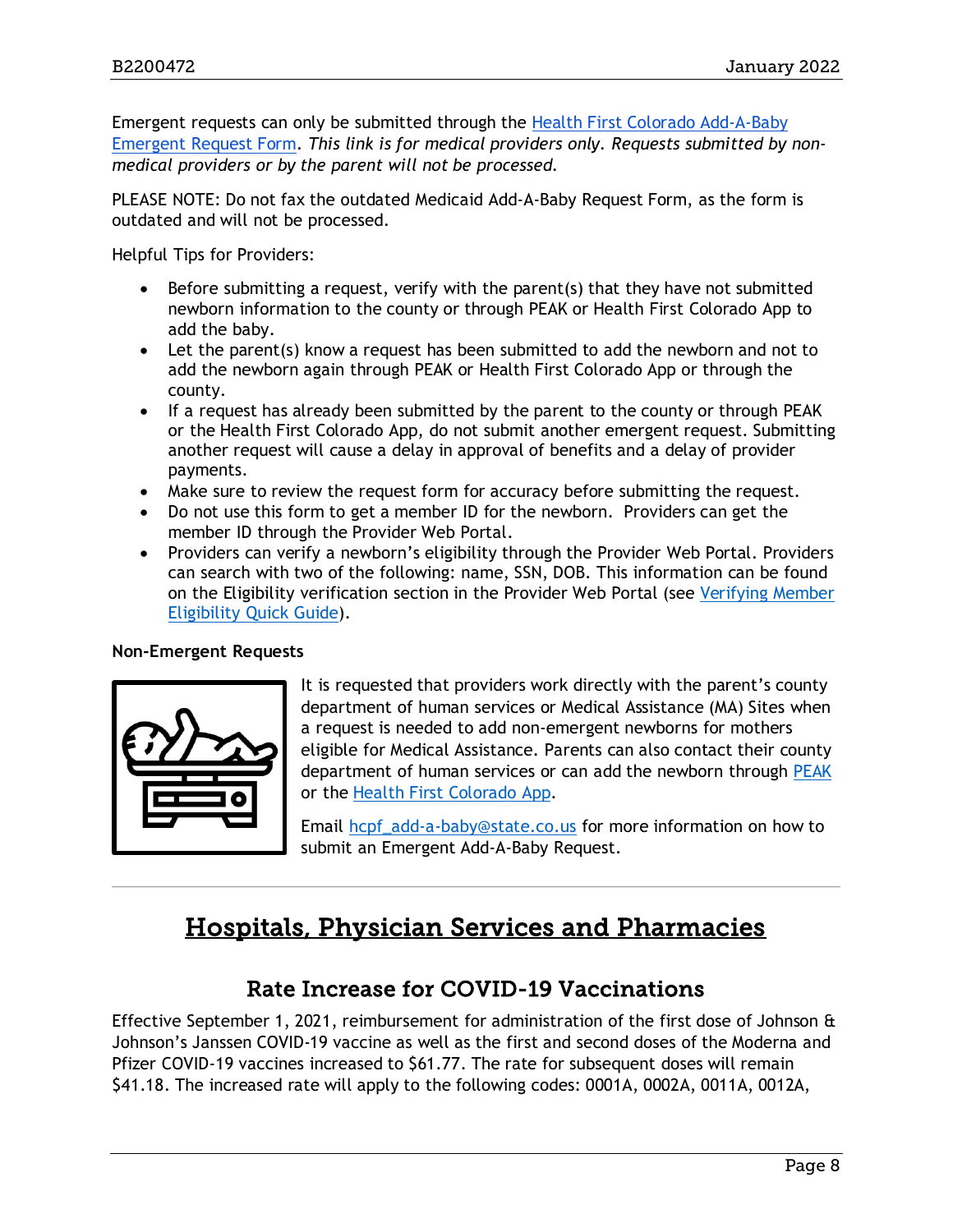0031A, 0071A and 0072A. Providers must resubmit qualifying claims, with a date of service of September 1, 2021, or later, in order to receive reimbursement at the higher rate.

#### **Additional Payment for Administration of COVID-19 Vaccination in a Member's Home**

Effective September 1, 2021, providers may submit claims for reimbursement for home administration of COVID-19 vaccines. The additional reimbursement is available when COVID-19 vaccine administration is the only service provided in the member's home. Providers should use code M0201. Claims for M0201 are limited to once per home, per date of service. M0201 should be billed along with a COVID-19 vaccine code (ex: 91300) and a COVID-19 vaccine administration code (ex: 0001A).

Contact Christina Winship at [Christina.Winship@state.co.us](mailto:Christina.Winship@state.co.us) with any questions.

# <span id="page-8-3"></span>Physician Services, All COVID-19 Vaccine Providers

### <span id="page-8-0"></span>COVID-19 Vaccine Counseling Visits for Children and Youth

Health First Colorado recognizes the importance of vaccinating Health First Colorado members for COVID-19, as well as all routine, pediatric vaccines. Effective December 2, 2021, Health First Colorado is aligning with the Centers for Medicare & Medicaid Services (CMS) regarding COVID-19 vaccine counseling visits for children and youth under 21. CMS requires

coverage of COVID-19 vaccine counseling visits in which healthcare providers talk to families about the importance of kids' vaccination. Health First Colorado will also cover vaccine counseling visits as part of vaccine administration required for all pediatric vaccines.

Providers may bill CPT 99401 for visits in which healthcare providers talk to families about a child's vaccination.

CPT 99401 may only be billed for one visit per member per day, but there are not quantity limits for the number of times this education is

provided to an individual member. Providers are encouraged to check the CMS website for National Correct Coding Initiative (NCCI) rules and guidelines.

<span id="page-8-2"></span>Contact Morgan Anderson at [Morgan.Anderson@state.co.us](mailto:Morgan.Anderson@state.co.us) with any questions.

# Nursing Facilities

### <span id="page-8-1"></span>Nursing Facility Swing Bed Rate Effective January 1, 2022

Department rule 10 CCR 2505-5, §8.443.1.E. requires the nursing facility swing bed rate be updated annually and "shall be determined as the state-wide average class I nursing facilities payment rate at January 1 of each year." The updated swing bed rate effective January 1, 2022, is \$243.79. The rate has been updated in the Colorado interChange, and claims

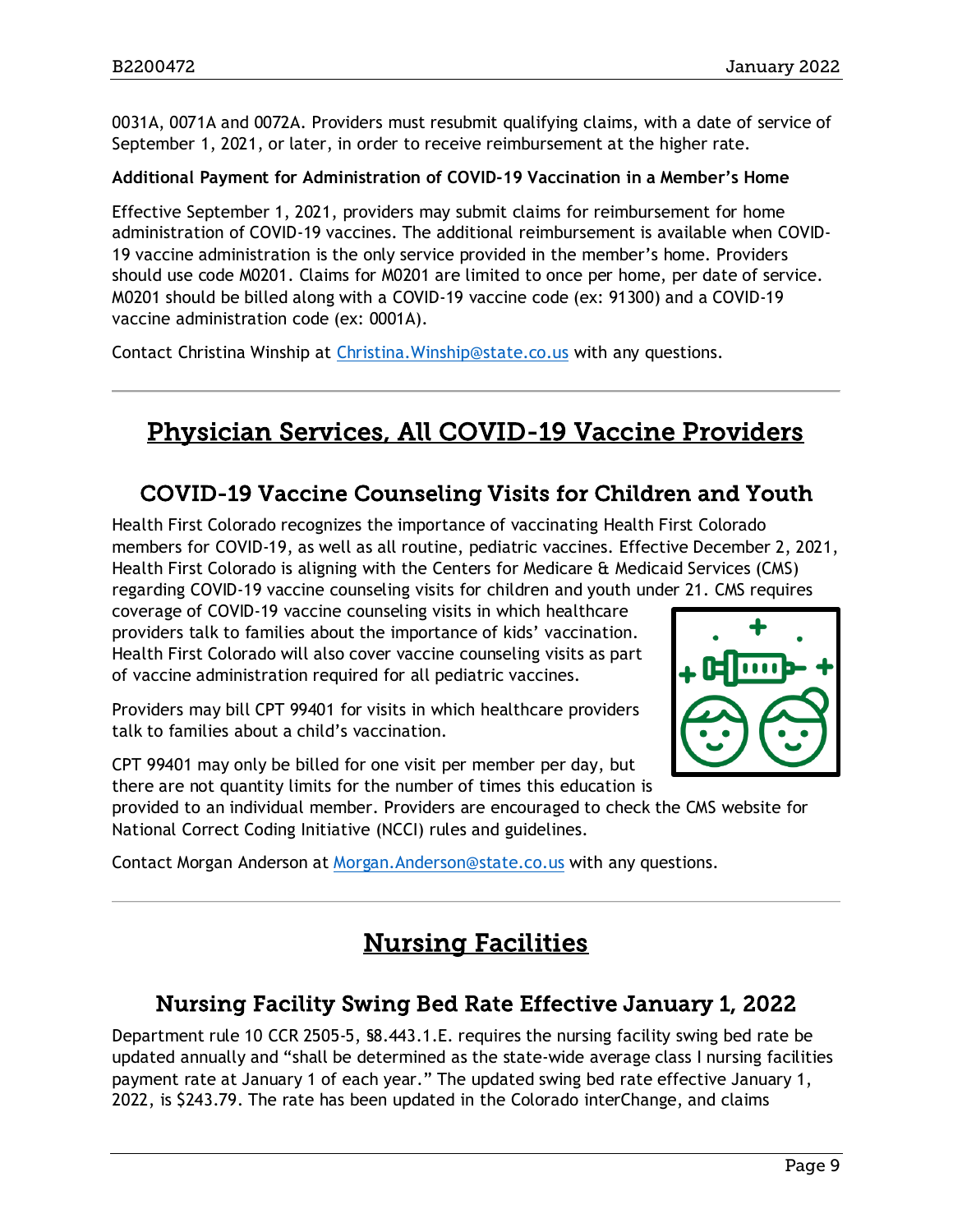reimbursement should reflect the updated rate for dates of services on or after January 1, 2022.

Contact Victoria Martinez at [Victoria.L.Martinez@state.co.us](mailto:Victoria.L.Martinez@state.co.us) with questions or issues on rates.

# <span id="page-9-1"></span>Pharmacies and All Medication-Prescribing Providers

### <span id="page-9-0"></span>Health First Colorado (Colorado Medicaid) PDL Announcement of Preferred Products

The following will be the preferred products for the PDL drug classes listed below effective January 1, 2022.

| Non-Steroidal Anti-Inflammatories (NSAIDs) - Oral |                                               |                                                       |                            |         |                      |  |  |                  |
|---------------------------------------------------|-----------------------------------------------|-------------------------------------------------------|----------------------------|---------|----------------------|--|--|------------------|
| Celecoxib                                         | Diclofenac Sodium EC/DR                       |                                                       |                            |         | Diclofenac Potassium |  |  |                  |
| Ibuprofen tablet/suspension (Rx)                  |                                               |                                                       | Indomethacin               |         | Ketorolac tab        |  |  | Meloxicam tab    |
| Nabumetone                                        |                                               | Naproxen (all except naproxen suspension - Acella)    |                            |         |                      |  |  | Sulindac         |
|                                                   |                                               | Non-Steroidal Anti-Inflammatories (NSAIDs) - Non-Oral |                            |         |                      |  |  |                  |
|                                                   | Diclofenac solution<br>Diclofenac 1% gel (Rx) |                                                       |                            |         | Voltaren gel (Rx)    |  |  |                  |
|                                                   | Antibiotics, Inhaled                          |                                                       |                            |         |                      |  |  |                  |
| Tobramycin inhalation solution                    |                                               |                                                       |                            | Cayston |                      |  |  |                  |
|                                                   |                                               |                                                       | <b>Antiherpetic Agents</b> |         |                      |  |  |                  |
| Acyclovir capsule/ointment/suspension/tablet      |                                               |                                                       |                            | Denavir |                      |  |  | Famciclovir      |
| Valacyclovir                                      |                                               |                                                       |                            |         |                      |  |  |                  |
| <b>Fluoroquinolones - Oral</b>                    |                                               |                                                       |                            |         |                      |  |  |                  |
| Cipro suspension                                  |                                               | Ciprofloxacin suspension/tablet                       |                            |         |                      |  |  | Levofloxacin tab |

| <b>Hepatitis C Virus Treatments</b>                                             |                                                                                         |                                         |  |  |  |  |
|---------------------------------------------------------------------------------|-----------------------------------------------------------------------------------------|-----------------------------------------|--|--|--|--|
| Epclusa pellets   Harvoni 45-200mg tablet<br>Epclusa 200-50mg/150-37.5mg tablet |                                                                                         |                                         |  |  |  |  |
|                                                                                 | Harvoni pellets   Ledipasvir/Sofosbuvir 90-400mg tablet (generic Harvoni - Asegua only) |                                         |  |  |  |  |
| Mavyret                                                                         | Ribavirin capsule/tablet                                                                | Sofosbuvir/Velpatasvir 400-100mg tablet |  |  |  |  |
| Vosevi                                                                          |                                                                                         | (generic Epclusa - Asegua only)         |  |  |  |  |

**Human Immunodeficiency Virus (HIV) Treatments** All products preferred

| <b>Pulmonary Arterial Hypertension Agents</b>                                    |                                                 |                                  |                               |                  |  |  |  |
|----------------------------------------------------------------------------------|-------------------------------------------------|----------------------------------|-------------------------------|------------------|--|--|--|
| Ambrisentan                                                                      | Epoprostenol vial   Flolan vial<br>Orenitram ER |                                  |                               | Revatio          |  |  |  |
| Sildenafil (generic Revatio) tablet                                              |                                                 | Tracleer (BNR) $62.5$ mg, 125 mg |                               | (BNR) suspension |  |  |  |
| Tadalafil (generic Adcirca)                                                      |                                                 | tablet                           | Ventavis                      |                  |  |  |  |
| <b>Newer Generation Antidepressants</b>                                          |                                                 |                                  |                               |                  |  |  |  |
| Bupropion 75mg, 100mg tablet   Bupropion ER/SR 100mg, 150mg, 200mg, 300mg tablet |                                                 |                                  |                               |                  |  |  |  |
| Citalopram                                                                       | Desvenlafaxine (generic Pristiq)                |                                  | Duloxetine (generic Cymbalta) |                  |  |  |  |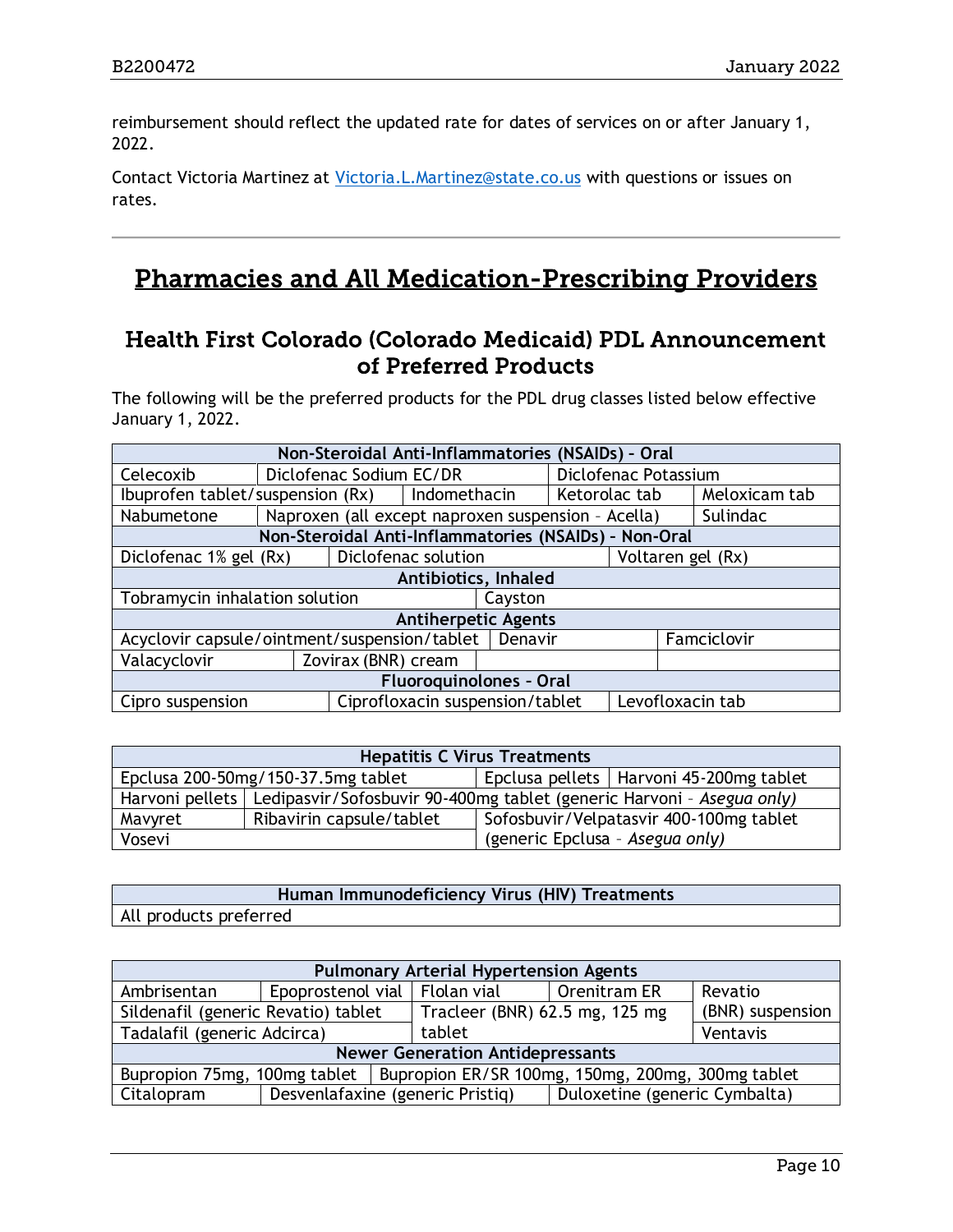| Escitalopram | Fluoxetine capsule/solution |  | <b>Fluvoxamine IR</b> | Mirtazapine    |
|--------------|-----------------------------|--|-----------------------|----------------|
| Paroxetine   | Sertraline<br>Trazodone     |  | Venlafaxine IR        | Venlafaxine ER |
|              |                             |  |                       | capsule        |

| Monoamine Oxidase Inhibitors (MAOIs)     |                                                                   |                  |               |                                                            |             |  |  |
|------------------------------------------|-------------------------------------------------------------------|------------------|---------------|------------------------------------------------------------|-------------|--|--|
| No preferred agents                      |                                                                   |                  |               |                                                            |             |  |  |
|                                          |                                                                   |                  |               | <b>Tricyclic Antidepressants (TCAs)</b>                    |             |  |  |
| Amitriptyline                            |                                                                   |                  |               | Doxepin 10 mg, 25 mg, 50 mg, 75 mg, 100 mg, 150 mg capsule |             |  |  |
| Doxepin solution                         |                                                                   | $Imipramine HCl$ | Nortriptyline |                                                            |             |  |  |
|                                          | <b>Triptans and Other Migraine Treatments</b>                     |                  |               |                                                            |             |  |  |
| Eletriptan                               |                                                                   |                  |               | Imitrex (BNR) nasal spray   Naratriptan                    | Rizatriptan |  |  |
| Sumatriptan tablet/vial                  |                                                                   |                  |               | Zolmitriptan nasal spray - Amneal only                     |             |  |  |
|                                          | <b>Antipsoriatics</b>                                             |                  |               |                                                            |             |  |  |
|                                          | Acitretin capsule   Calcipotriene solution<br>Dovonex (BNR) cream |                  |               |                                                            |             |  |  |
| Taclonex (BNR) ointment/Scalp suspension |                                                                   |                  |               |                                                            |             |  |  |
| <b>Topical Immunomodulators</b>          |                                                                   |                  |               |                                                            |             |  |  |
| Elidel (BNR)                             |                                                                   |                  |               | Protopic (BNR)                                             |             |  |  |

| <b>Topical Steroids - Low Potency</b>         |                                                  |  |                                                                                  |                                        |                            |                     |                       |
|-----------------------------------------------|--------------------------------------------------|--|----------------------------------------------------------------------------------|----------------------------------------|----------------------------|---------------------|-----------------------|
| Derma-smoothe-FS (BNR)                        |                                                  |  | Desonide cream/ointment                                                          |                                        |                            | Hydrocortisone (Rx) |                       |
| Fluocinolone cream                            |                                                  |  |                                                                                  |                                        |                            |                     | cream/lotion/ointment |
|                                               |                                                  |  | <b>Topical Steroids - Medium Potency</b>                                         |                                        |                            |                     |                       |
| Betamethasone dipropionate lotion             |                                                  |  |                                                                                  |                                        | Fluticasone cream/ointment |                     |                       |
|                                               |                                                  |  | Mometasone Furoate cream/ointment/solution   Triamcinolone cream/ointment/lotion |                                        |                            |                     |                       |
| <b>Topical Steroids - High Potency</b>        |                                                  |  |                                                                                  |                                        |                            |                     |                       |
| Betamethasone Dipropionate-Propylene Glycol   |                                                  |  |                                                                                  | Fluocinonide                           |                            |                     |                       |
| Cream                                         |                                                  |  |                                                                                  | cream/gel/ointment/solution            |                            |                     |                       |
|                                               |                                                  |  | <b>Topical Steroids - Very High Potency</b>                                      |                                        |                            |                     |                       |
| Betamethasone Dipropionate-Propylene Glycol   |                                                  |  |                                                                                  | Clobetasol cream/gel/ointment/solution |                            |                     |                       |
| Ointment                                      |                                                  |  |                                                                                  |                                        |                            |                     |                       |
| <b>Antiemetics - Oral</b>                     |                                                  |  |                                                                                  |                                        |                            |                     |                       |
| Diclegis (BNR)                                | Meclizine (Rx)<br>Metoclopramide solution/tablet |  |                                                                                  |                                        |                            |                     |                       |
| Prochlorperazine<br>Promethazine syrup/tablet |                                                  |  |                                                                                  |                                        | Trimethobenzamide          |                     |                       |

| <b>Antiemetics - Non-Oral</b> |                                |                   |  |  |  |  |
|-------------------------------|--------------------------------|-------------------|--|--|--|--|
| Prochlorperazine suppository  | Promethazine 12.5 mg and 25 mg | Scopolamine patch |  |  |  |  |
|                               | suppository                    |                   |  |  |  |  |
|                               | H. Pylori Treatments           |                   |  |  |  |  |
| Pylera                        |                                |                   |  |  |  |  |
| <b>Pancreatic Enzymes</b>     |                                |                   |  |  |  |  |
| Creon                         | Pancreaze                      | Zenpep            |  |  |  |  |

| <b>Proton Pump Inhibitors</b>          |                    |                                   |                     |  |  |
|----------------------------------------|--------------------|-----------------------------------|---------------------|--|--|
| Esomeprazole Magnesium capsule<br>(RX) |                    | Lansoprazole capsule (RX)/solutab |                     |  |  |
| Nexium (BNR) packet                    | Omeprazole capsule |                                   | Pantoprazole tablet |  |  |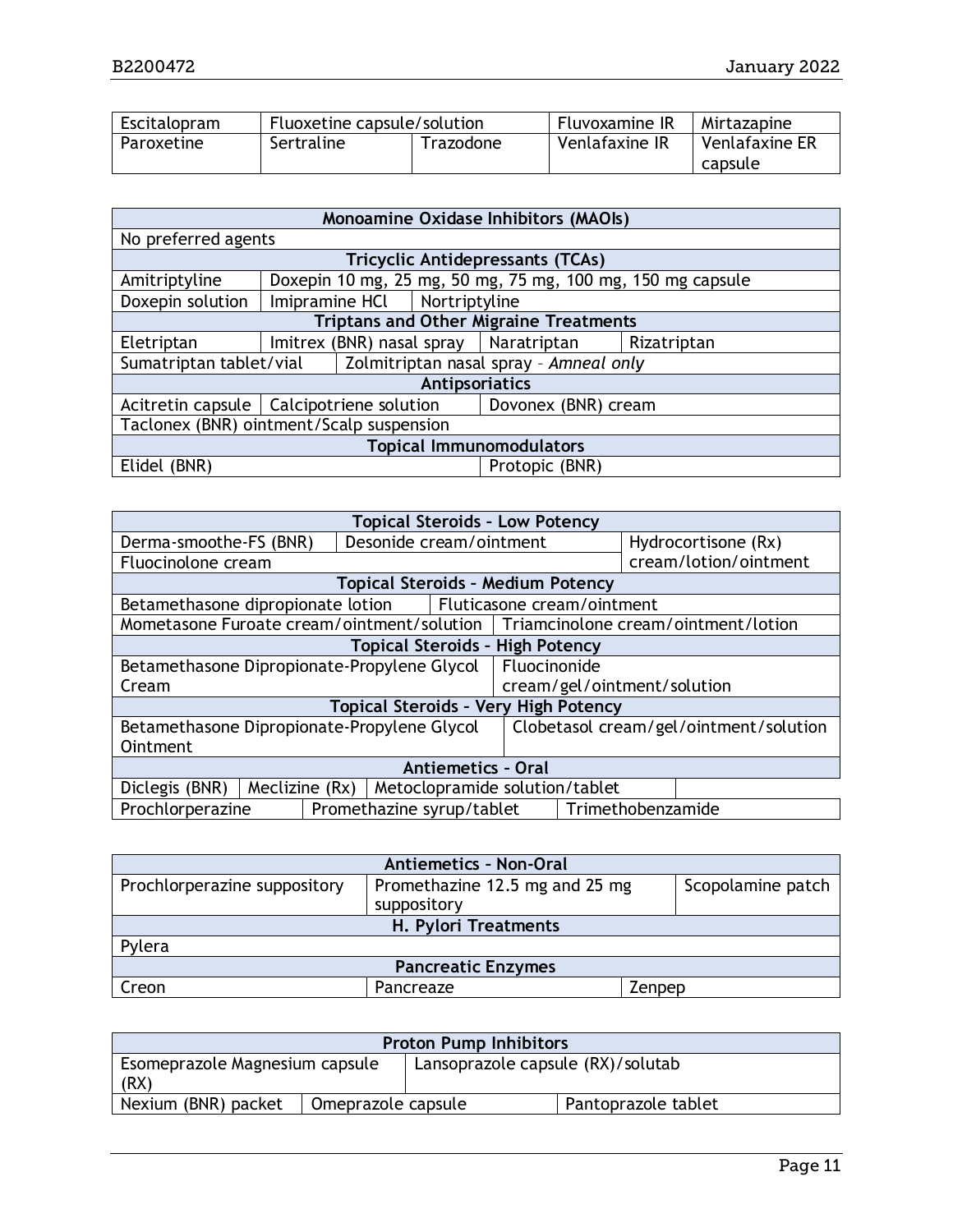| Non-Biologic Ulcerative Colitis Agents - Oral                                  |                                                            |                                         |                                   |                  |  |                       |           |            |
|--------------------------------------------------------------------------------|------------------------------------------------------------|-----------------------------------------|-----------------------------------|------------------|--|-----------------------|-----------|------------|
| Apriso (BNR)                                                                   | Lialda (BNR)                                               | Pentasa                                 |                                   |                  |  | Sulfasalazine         |           |            |
|                                                                                | Non-Biologic Ulcerative Colitis Agents - Non-Oral          |                                         |                                   |                  |  |                       |           |            |
| Mesalamine sulfite-free (generic sf-Rowasa)<br>Mesalamine suppository (generic |                                                            |                                         |                                   |                  |  |                       |           |            |
| Canasa)                                                                        |                                                            |                                         | enema                             |                  |  |                       |           |            |
|                                                                                |                                                            |                                         |                                   |                  |  |                       |           |            |
|                                                                                |                                                            |                                         | <b>Immune Globulins</b>           |                  |  |                       |           |            |
| Cuvitru                                                                        | Gammagard liquid                                           |                                         | Gammaked                          |                  |  | Gammaplex             | Gamunex-C |            |
| Hizentra syringe/vial                                                          |                                                            | Privigen                                |                                   |                  |  |                       |           |            |
|                                                                                |                                                            | <b>Newer Generation Antihistamines</b>  |                                   |                  |  |                       |           |            |
|                                                                                | Cetirizine (OTC/Rx) solution/tablet   Desloratadine tablet |                                         |                                   |                  |  | Levocetirizine tablet |           |            |
|                                                                                | Loratadine solution/tablet (OTC)                           |                                         |                                   |                  |  | (RX/OTC)              |           |            |
|                                                                                |                                                            | Antihistamine/Decongestant Combinations |                                   |                  |  |                       |           |            |
|                                                                                | Loratadine-Pseudoephedrine tablet (OTC)                    |                                         |                                   |                  |  |                       |           |            |
|                                                                                |                                                            |                                         | <b>Intranasal Rhinitis Agents</b> |                  |  |                       |           |            |
| Azelastine 0.15%                                                               |                                                            | Azelastine 137 mcg                      |                                   | Budesonide (OTC) |  | Fluticasone (Rx)      |           |            |
| <i>Ipratropium</i>                                                             |                                                            |                                         |                                   |                  |  | Triamcinolone (OTC)   |           |            |
| <b>Leukotriene Modifiers</b>                                                   |                                                            |                                         |                                   |                  |  |                       |           |            |
| Montelukast chewable tablet/tablet                                             |                                                            |                                         |                                   |                  |  |                       |           |            |
| <b>Methotrexate Agents</b>                                                     |                                                            |                                         |                                   |                  |  |                       |           |            |
| Methotrexate vial, tablet                                                      |                                                            |                                         |                                   |                  |  |                       |           |            |
| <b>Targeted Immune Modulators</b>                                              |                                                            |                                         |                                   |                  |  |                       |           |            |
| Enbrel                                                                         | Humira                                                     | Kevzara                                 |                                   | Otezla           |  | Taltz                 |           | Xeljanz IR |

| <b>Epinephrine Products</b>                                  |                                                  |  |            |  |                       |
|--------------------------------------------------------------|--------------------------------------------------|--|------------|--|-----------------------|
| Epipen (BNR)                                                 | Epipen Jr (BNR)                                  |  |            |  |                       |
| Newer Hereditary Angioedema Agents                           |                                                  |  |            |  |                       |
| <b>Berinert</b>                                              | Icatibant<br>Haegarda                            |  |            |  |                       |
| Antihyperuricemics                                           |                                                  |  |            |  |                       |
| Allopurinol                                                  | Colcrys (BNR)                                    |  | Probenecid |  | Probenecid/Colchicine |
| Respiratory Agents - Inhaled Anticholinergics & Combinations |                                                  |  |            |  |                       |
| Anoro Ellipta                                                | Atrovent HFA   Combivent Respimat<br>Ipratropium |  |            |  |                       |
| Ipratropium-Albuterol nebules<br>Spiriva Handihaler/Respimat |                                                  |  |            |  |                       |

| Respiratory Agents - Short-Acting Beta-Agonists             |                                                                                              |                     |                                                |                 |                    |
|-------------------------------------------------------------|----------------------------------------------------------------------------------------------|---------------------|------------------------------------------------|-----------------|--------------------|
| Albuterol nebules                                           |                                                                                              |                     | ProAir HFA (BNR)                               |                 | Ventolin HFA (BNR) |
|                                                             |                                                                                              |                     | Respiratory Agents - Long-Acting Beta-Agonists |                 |                    |
|                                                             | Serevent Diskus                                                                              |                     |                                                |                 |                    |
| Respiratory Agents - Inhaled Corticosteroids & Combinations |                                                                                              |                     |                                                |                 |                    |
|                                                             | Advair HFA<br>Advair (BNR) Diskus<br><b>Budesonide respules</b><br><b>Asmanex Twisthaler</b> |                     |                                                |                 |                    |
| Flovent Diskus/HFA<br>Dulera                                |                                                                                              | Pulmicort Flexhaler |                                                | Symbicort (BNR) |                    |
| Respiratory Agents - Phosphodiesterase Inhibitors           |                                                                                              |                     |                                                |                 |                    |
| No preferred products                                       |                                                                                              |                     |                                                |                 |                    |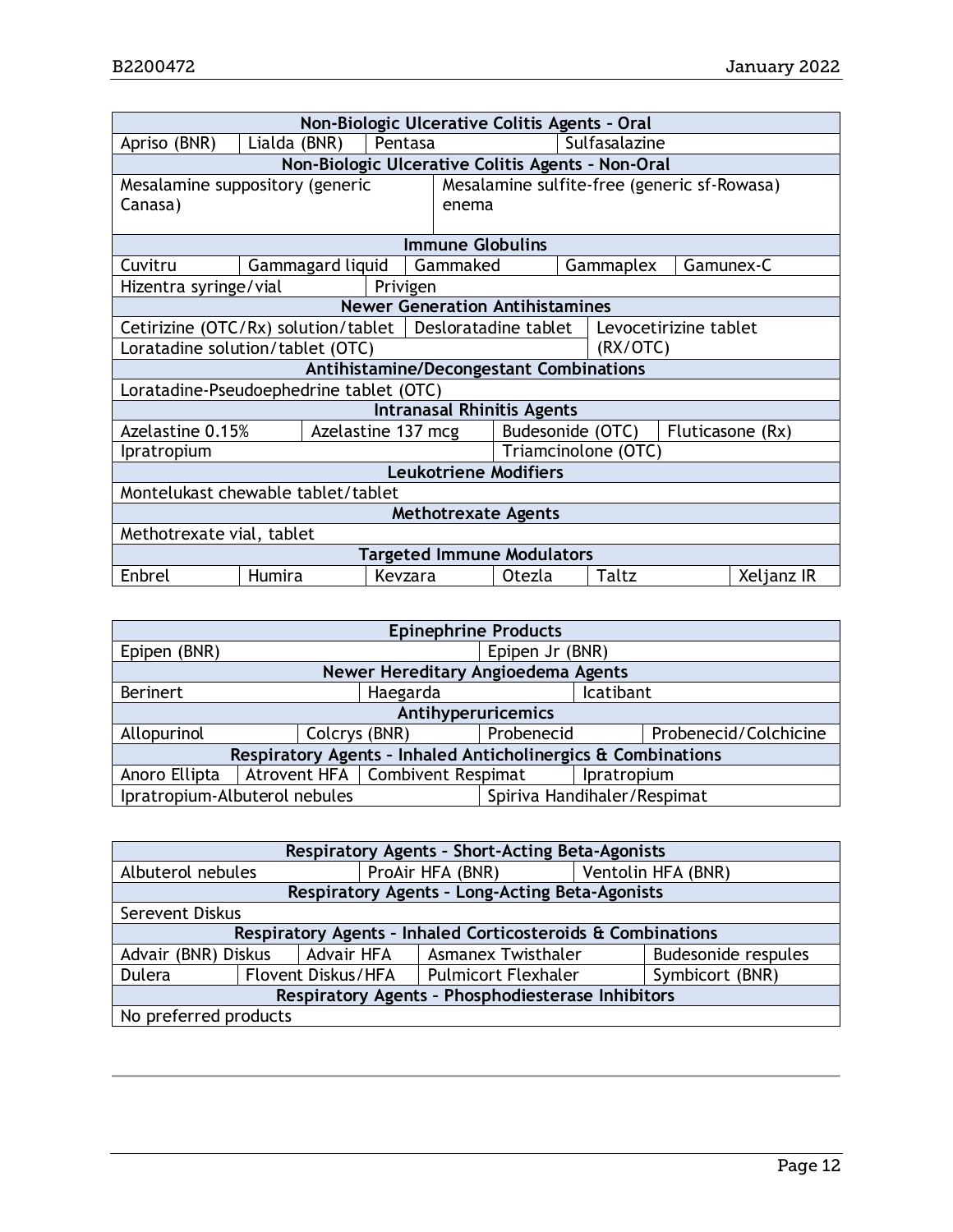### Pharmacy and Therapeutics (P&T) Committee Meeting

<span id="page-12-0"></span>Tuesday, January 11, 2022

1:00 p.m.– 5:00 p.m. MT

303 E 17 Ave (meeting to be held virtually, not in person)

Agenda and meeting information can be found at the [Pharmacy and Therapeutics \(P&T\)](https://hcpf.colorado.gov/pharmacy-and-therapeutics-committee)  [Committee web page.](https://hcpf.colorado.gov/pharmacy-and-therapeutics-committee)

# Pharmacies and Physician Services

### <span id="page-12-3"></span><span id="page-12-1"></span>Upcoming Changes for Pharmacist Services Benefits and Billing

Effective January 14, 2022, contingent upon successful passage of the medical services board rule, services provided by pharmacists pursuant to [House Bill 21-1275](https://www.statebillinfo.com/bills/bills/21/2021a_1275_signed.pdf) are covered benefits. Upon adoption of emergency rule by the medical services board, some procedure codes may have retroactive eligibility for billing and may be reprocessed.

A Pharmacist Services Billing Manual will be made available upon successful passage of the medical services board rule. Providers of Pharmacist Services should refer to the upcoming manual for billing details.

Certain procedure codes will be carved out from the two physical health managed care plans (Denver Health and Rocky Mountain Health Plans) until June 30, 2022. This means claims for Pharmacist Services for members attributed to either plan should be submitted fee-forservice for reimbursement. Providers are encouraged to enroll with Rocky Mountain Health Plans and Denver Health Plans, as these managed care organizations will become responsible for claim reimbursement for their members on July 1, 2022.

<span id="page-12-4"></span>Contact Cameron Amirfathi at [Cameron.Amirfathi@state.co.us](mailto:Cameron.Amirfathi@state.co.us) with any questions.

# Physician Administered Drugs (PAD) Providers

### Quarter 1 Rate Update 2022

<span id="page-12-2"></span>The Physician Administered Drugs (PADs) rates for the first quarter of 2022 have been updated. The new rates are effective January 1, 2022, and are posted to the Provider Rates & [Fee Schedule web page](https://hcpf.colorado.gov/provider-rates-fee-schedule) under the [Physician Administered Drug Fee Schedule section.](https://hcpf.colorado.gov/provider-rates-fee-schedule#padFee)

Contact Tyler Collinson at [Tyler.Collinson@state.co.us](mailto:Tyler.Collinson@state.co.us) with any questions about PAD rates.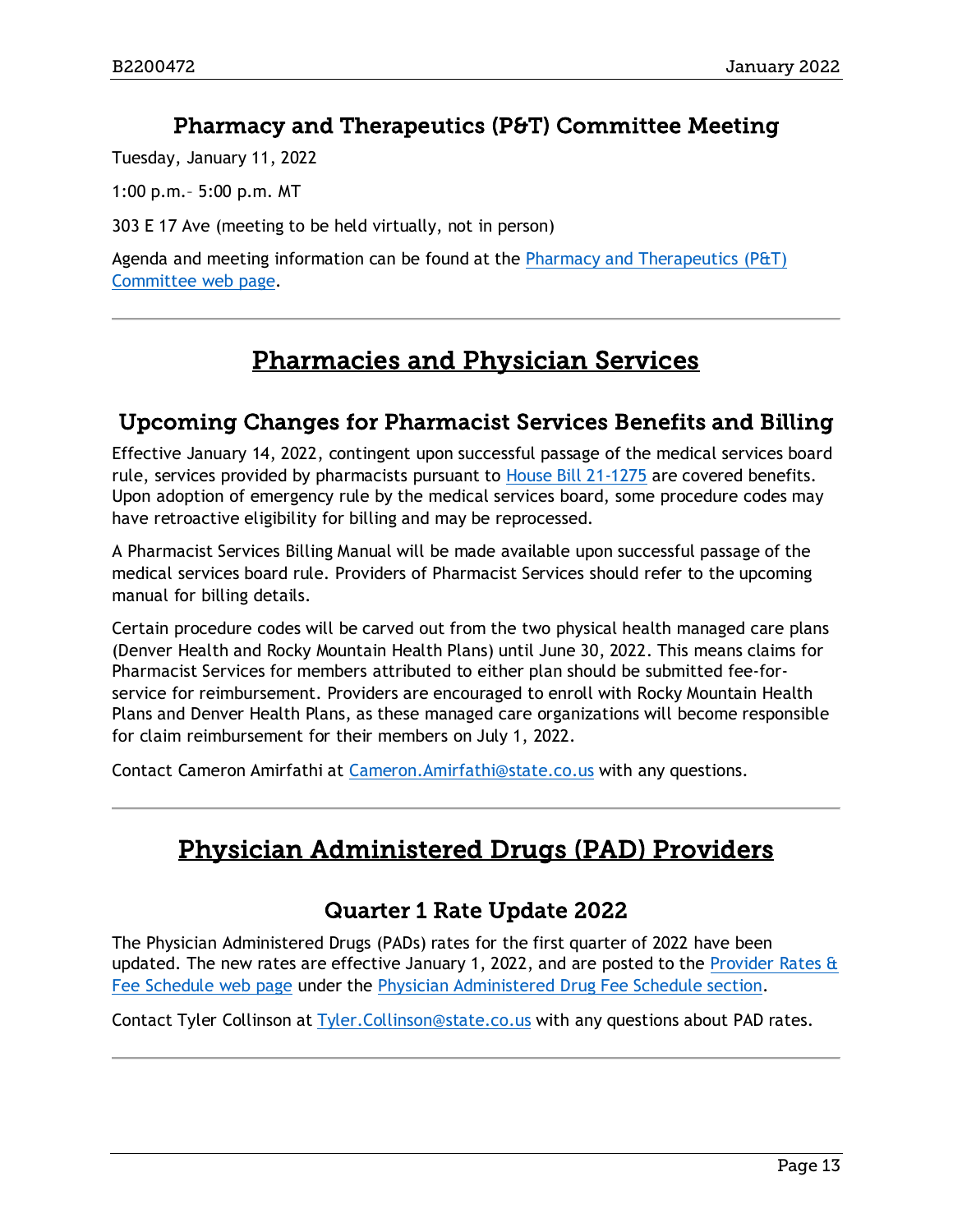# Prior Authorization (PA) Implementation Date

<span id="page-13-0"></span>Health First Colorado will be implementing a new utilization management (UM) program for the fee-for-service, physician-administered drug (PAD) benefit.



Effective **January 18, 2022**, a select number of PADs will be subject to prior authorization (PA) requirements. See the table below for the list of 24 PAD Healthcare Common Procedural Coding System (HCPCS) codes subject to the new UM policy.

After implementation, providers will need to submit a PA request to the UM vendor, Keystone Peer Review Organization (Kepro), for any member receiving any of the PADs listed in the table below. Providers must also ensure that an approved PA is on file prior to PAD

administration. There must be an approved PA on file for each of the PADs requiring a PA that a member receives.

All PAD PA procedures and clinical criteria can be found on Appendix Y: Physician [Administered Drug Medical Benefit Prior Authorization Procedures and Criteria.](https://hcpf.colorado.gov/physician-administered-drugs) Providers will be required to follow all General Provider and PAD billing policies found in the [Physician-](https://hcpf.colorado.gov/pad-manual)[Administered Drugs \(PADs\)](https://hcpf.colorado.gov/pad-manual) Billing Manual located on the [Billing Manuals web page.](https://hcpf.colorado.gov/billing-manuals)

PAs may be submitted and will be processed via the [Kepro PA portal.](https://portal.kepro.com/) Kepro will offer various training sessions to providers. Additional information, including pertinent training information, will be sent via email, newsletters, and monthly provider bulletins and posted to the [ColoradoPAR: Health First Colorado Prior Authorization Request Program](https://hcpf.colorado.gov/par) and [Physician](https://hcpf.colorado.gov/physician-administered-drugs)  [Administered Drug Provider Resources web page.](https://hcpf.colorado.gov/physician-administered-drugs)

| <b>Drug Class</b>                | <b>HCPCS</b> | <b>Drug Name</b> |
|----------------------------------|--------------|------------------|
|                                  | J0172        | Aduhelm          |
| Bone Resorption Inhibitor Agents | J0897        | Prolia           |
|                                  |              | Xgeva            |
|                                  | J0585        | <b>Botox</b>     |
| <b>Botulinum Toxin Agents</b>    | J0586        | Dysport          |
|                                  | J0587        | Myobloc          |
|                                  | J0588        | Xeomin           |
|                                  | J2786        | Cingair          |
|                                  | J3380        | Entyvio          |
|                                  | J0517        | Fasenra          |
| Immune Globulin Agents           | J1459        | Privigen         |

All other PAD questions can be directed to [HCPF\\_PAD@state.co.us.](mailto:HCPF_PAD@state.co.us)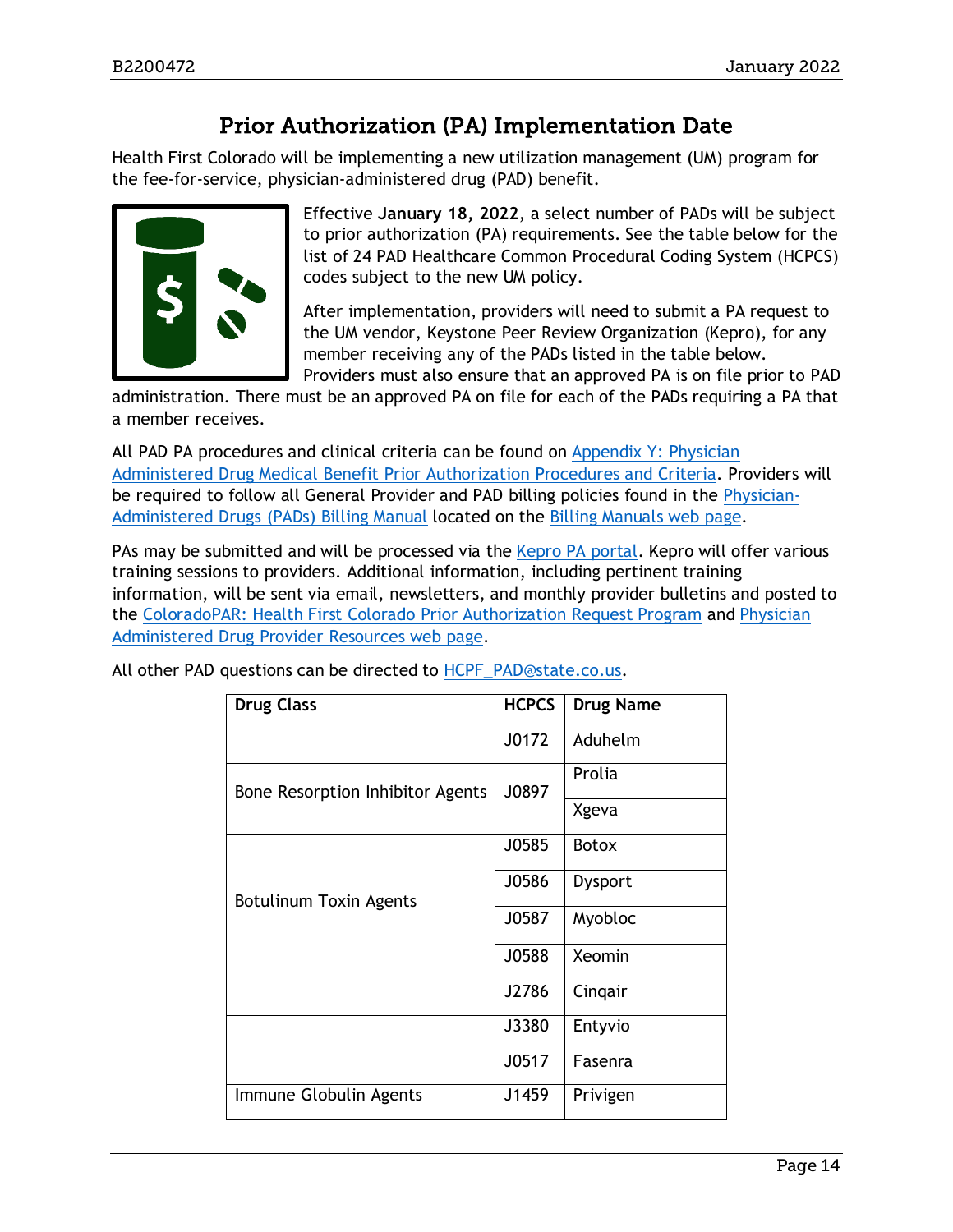| <b>Drug Class</b> | <b>HCPCS</b> | <b>Drug Name</b> |
|-------------------|--------------|------------------|
|                   | J1556        | Bivigam          |
|                   | J1557        | Gammaplex        |
|                   |              | Gammaked         |
|                   | J1561        | Gamunex          |
|                   |              | Gamunex-C        |
|                   | J1566        | Gammagard S/D    |
|                   | J1568        | Octagam 5%, 10%  |
|                   | J1569        | Gammagard Liquid |
|                   | J1572        | Flebogamma DIF   |
|                   | J1599        | Asceniv          |
|                   |              | Panzyga          |
|                   | J2182        | <b>Nucala</b>    |
|                   | J2350        | Ocrevus          |
|                   | J1745        | Remicade         |
|                   | J1300        | Soliris          |
|                   | J2323        | Tysabri          |
|                   | J2357        | Xolair           |

# <span id="page-14-1"></span>Physicians and Women's Health Providers

# Abortion Services Coverage and Billing Guidance

<span id="page-14-0"></span>Abortion is a Health First Colorado covered benefit only under the three listed federal and state mandated conditions: 1) a life-endangering condition for the woman and in situations of 2) a Rape or 3) Incest.

For circumstances of rape or incest, Health First Colorado members who request an abortion will be able to receive services in Health First Colorado-enrolled licensed healthcare facilities, clinics, medical offices or state or local public health clinics/centers.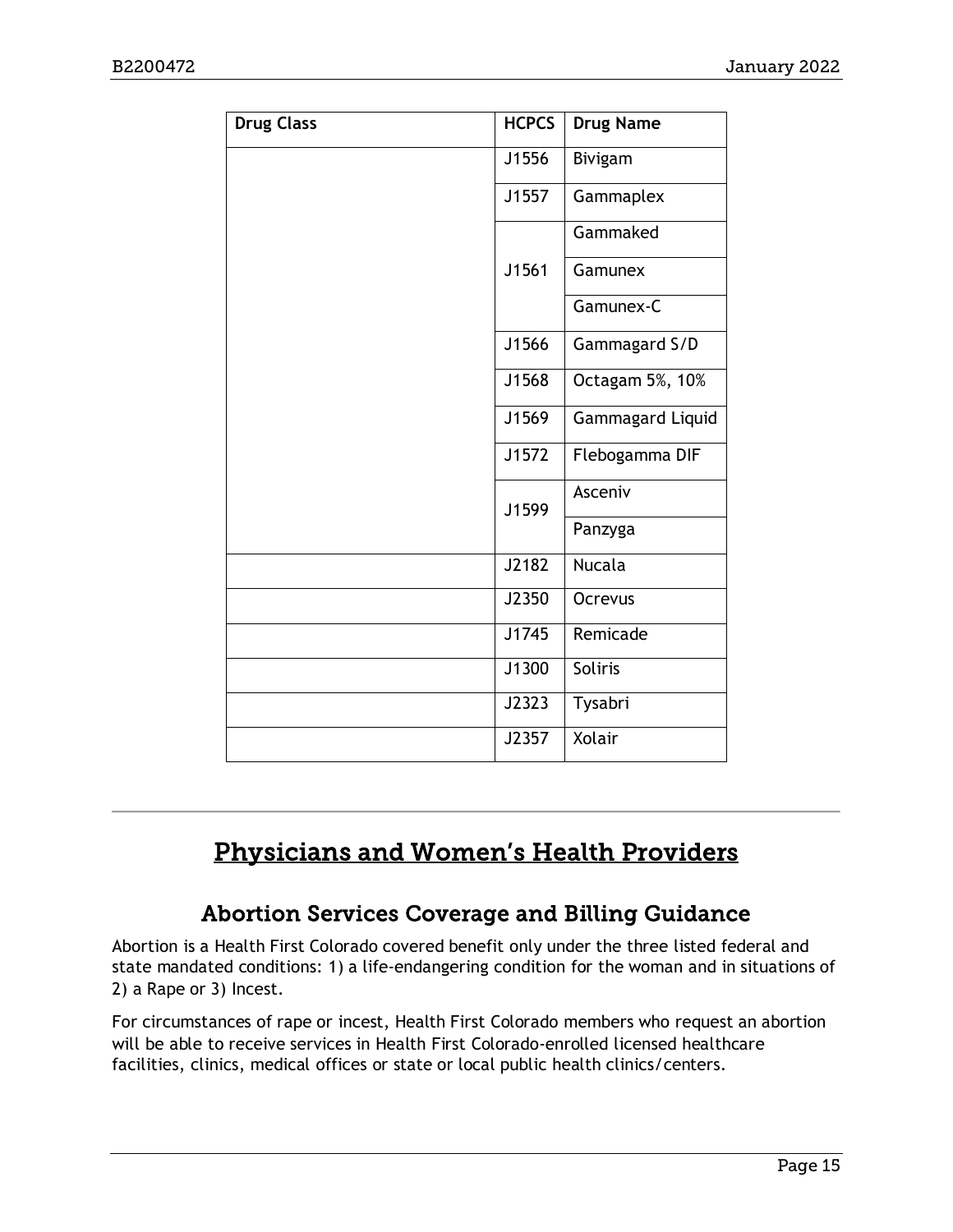Besides physicians (MDs/DOs), additional eligible service practitioners (providing services within the scope of their practice) will include: Certified Nurse Midwives (CNMs), Advanced Practice Nurses (APNs) or Physician Assistants (PAs). All healthcare providers who wish to prescribe Mifepristone must complete a Prescriber Agreement Form prior to ordering and dispensing Mifepristone. The medicinal abortion method (not available for use in maternal life-endangering situations) can be provided by these newly identified provider types and identified places of service effective May 21, 2021, when prescribed or dispensed and provided by eligible Mifepristone-prescribing practitioners. Mifepristone is available when prescribed or dispensed in compliance with all Food & Drug Administration (FDA) approved requirements, as set forth in the Mifepristone Risk, Evaluation and Mitigation Strategy (REMS) Program.

The following required information should be used for billing a medicinally induced abortion:

- 1) Three HCPCS codes (S0190, S0191 and S0199) are identified for use with this abortive method.
	- a. S0190 = MIFEPRISTONE, ORAL, 200 MG
		- i. A valid National Drug Code (NDC) number must be included with any claim
	- b. S0191 = MISOPROSTOL, ORAL, 200 MCG
		- i. A valid NDC number must be included with any claim
	- c. Valid HCPCS NDC combinations can be found in Appendix X, located on the Billing [Manuals web page](https://hcpf.colorado.gov/billing-manuals) under the Appendices drop-down.
	- d. S0199 is used to bill for all associated medicinal abortion services (EXCLUDING the medications): S0199 = MEDICALLY INDUCED ABORTION BY ORAL INGESTION OF MEDICATION INCLUDING ALL ASSOCIATED SERVICES AND SUPPLIES (E.G., PATIENT COUNSELING (IN PERSON AND/OR COUNSELING VIA TELEMEDICINE), OFFICE VISITS, CONFIRMATION OF PREGNANCY BY HUMAN CHORIONIC GONADOTROPIN (hCG), ULTRASOUND TO CONFIRM DURATION OF PREGNANCY, ULTRASOUND TO CONFIRM COMPLETION OF ABORTION)
	- e. S0199 covers:
		- i. Office visit #1 or telemedicine counseling/communications
			- 1. Patient check-in or telemedicine services, all counseling and consultation
			- 2. Confirmation of pregnancy and fetal gestational age (either by hCG or ultrasound)
		- ii. Follow-up, may include a second office visit or consultation via telemedicine
			- 1. Patient consultation: may include telemedicine consult or office visit check-in with in-person consult.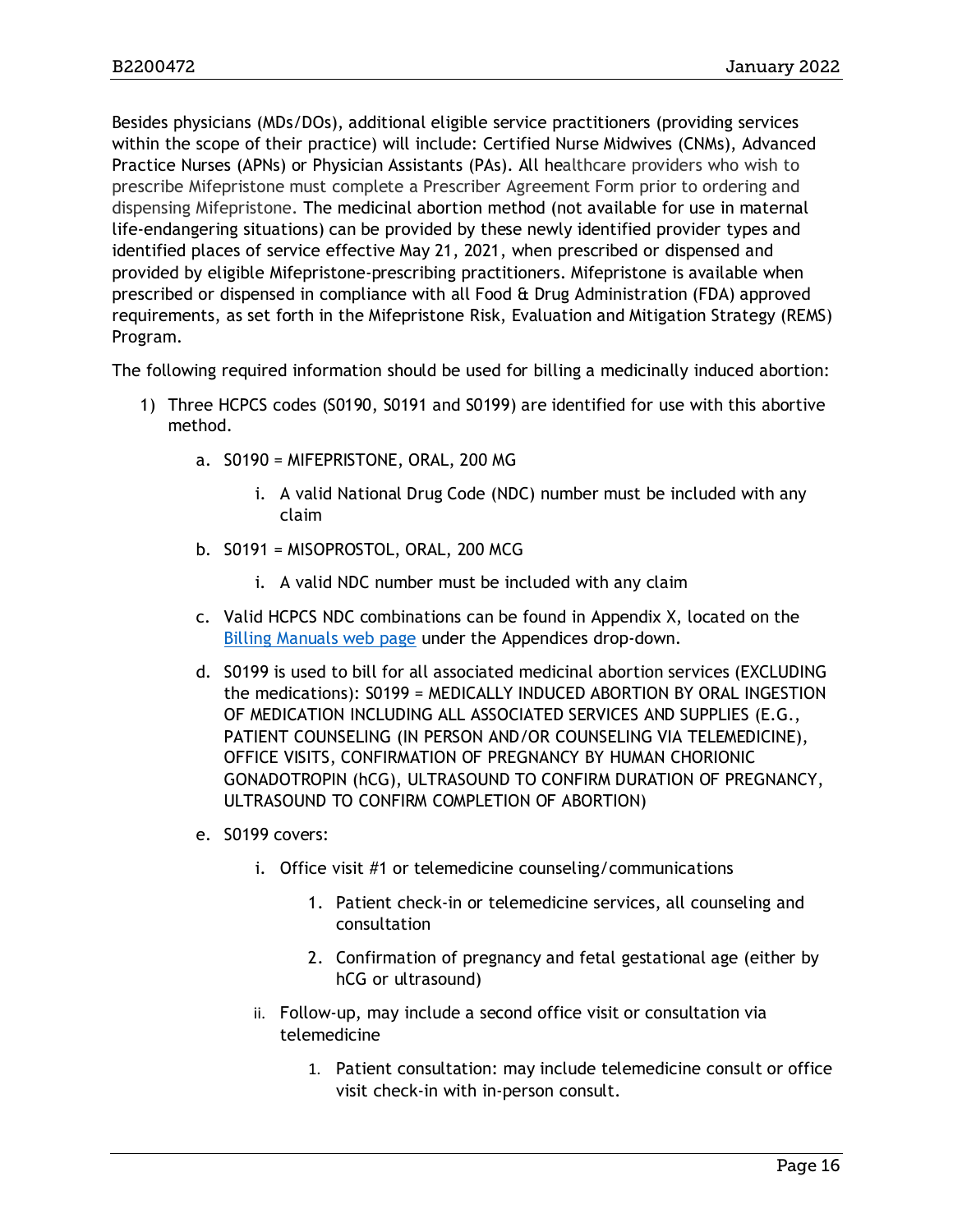- 2. Confirmation of pregnancy termination (either by hCG or ultrasound)
- f. Two billing methods and rates are identified for S0199:
	- i. S0199 (without any modifier): is billed when use of an ultrasound is **included** in the above noted services.
	- ii. S0199 (with Modifier 52): is billed when an ultrasound is NOT utilized as part of the above noted services.
- 2) Submission of a Department's Abortion Certification Statement Form is required with any abortion-related claim. Two forms are available: 1) for a life-endangering circumstance, and 2) for a rape or incest circumstance. The newly identified providers and places of service previously referenced will only use the certification form for rape or incest. These forms are located on the [Provider Forms web page](https://hcpf.colorado.gov/provider-forms) under Claim Forms and Attachments > Women's Health. The rape/incest identified Abortion Certification Statement Form must be utilized and submitted as an attachment with claims for a medically induced abortion.

<span id="page-16-1"></span>Contact the [Provider Services Call Center](https://hcpf.colorado.gov/provider-help) with questions.

# All Primary Care Providers

# Screening Children and Youth

### <span id="page-16-0"></span>**Developmental Screening:**

Health First Colorado covers developmental screening for children 0-5 (up to 65 months) using a standardized, validated developmental screening tool during the child's periodic visits. Health First Colorado will also cover medically necessary screenings outside of the 0-5 ages. Documentation as to the need should be added to the medical chart for auditing purposes.

**Effective, July 1, 2021**, Health First Colorado will cover the use of the Survey of Well Being for Young Children (SWYC) into its compendium of approved tools.

In absence of established risk factors or parent or provider concerns, the American Academy of Pediatrics (AAP) recommends at minimum developmental screens at the 9th, 18th and 30th months' well-child visits.



**Survey of Well Being for Young Children (SWYC) Description**: The SWYC is a freely available, comprehensive, first level developmental-behavioral instrument for children under 5.5 years of age, designed to be completed by a parent or other caregiver. It is a first level screening instrument used as an initial step in assessing children's risk of developmentbehavior issues and family/caregiver environment.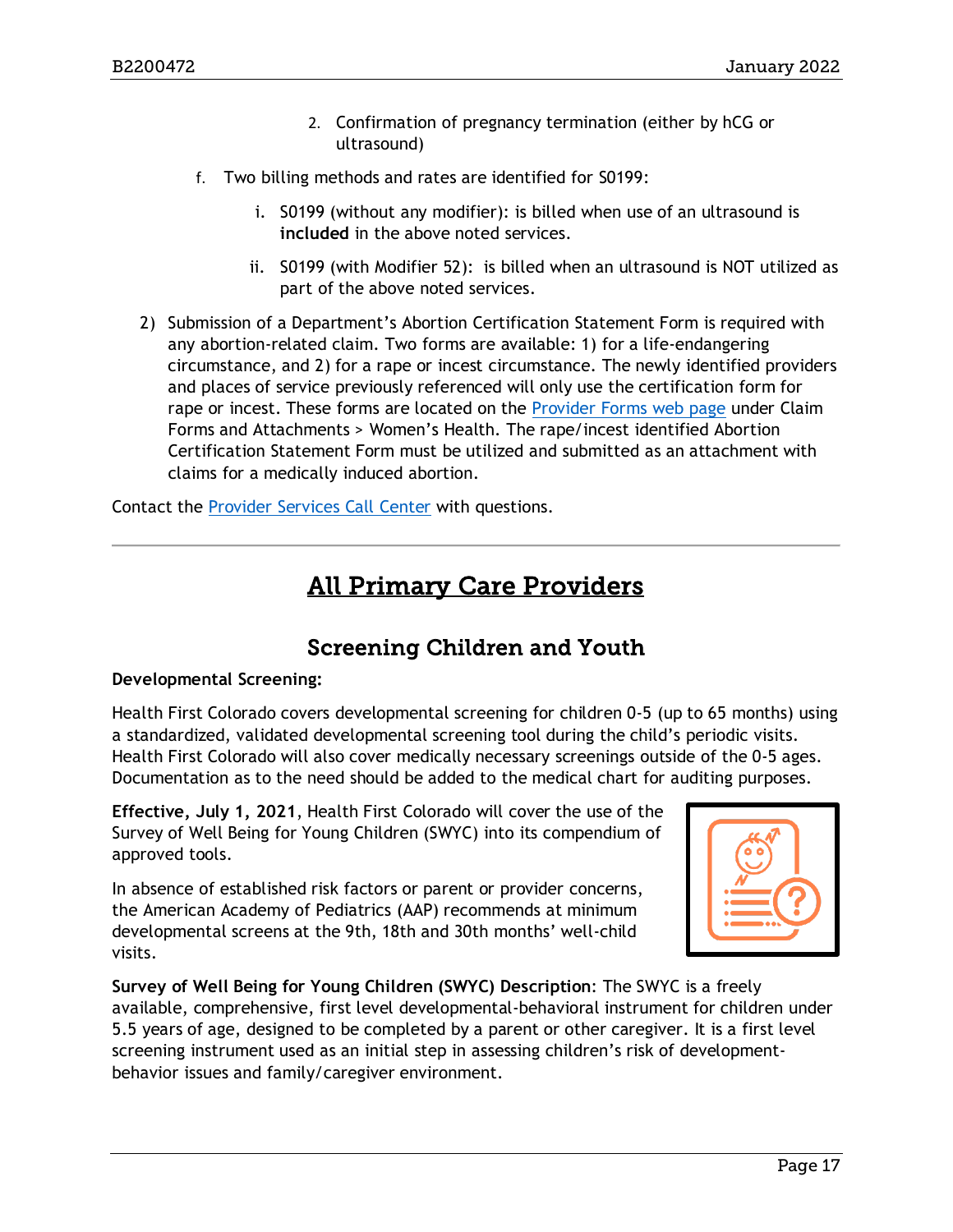- **Components:** The SWYC assesses multiple domains of children's well-being. The *SWYC Milestones* assess the child's cognitive, language, and motor development. The **Baby Pediatric Symptom Checklist (BPSC)** and **Preschool Pediatric Symptom Checklist (PPSC)**, assess behavioral and emotional symptoms for children under 18 months and from 18-66 months respectively. The **Parents Observation of Social Interactions (POSI)**, assess risk for autism spectrum disorder for children from 16-36 months. The **Family Questions** assess stress present in the child's family environment, including parental depression, discord, substance abuse, food insecurity and parent's concerns about the child's behavior, learning or development.
- **Limitations: All** components of the SWYC must be administered in its **entirety** for reimbursement to be received. Each section of the SWYC must be individually scored to determine if further evaluation is needed in one or more areas. It is important to note upfront that the SWYC authors cannot provide scoring thresholds for the 2- and 60-month **SWYC Milestones** at this time. Every screening instrument needs a defined cut-score or threshold at which it is considered "positive or the child is considered at risk. The authors of the SWYC have chosen to set a lower threshold meaning that more children will score positive. **NOTE:** Practices may wish to consider continued use of the M-CHAT as a separate screening instrument for identification of children at risk for autistic spectrum disorder.

| Code    | Rate as of<br>June 1, 2021 | <b>Other</b><br><b>Changes</b>                                  | <b>Notes</b>                                                                                                                                                                                       |
|---------|----------------------------|-----------------------------------------------------------------|----------------------------------------------------------------------------------------------------------------------------------------------------------------------------------------------------|
| 96110EP | \$18.39                    | Add us of Z<br>codes<br>(diagnosis<br>codes) to the<br>billing  | To be used for all screening tools outside of<br>Autism Spectrum Disorder (ASD)-specific<br>screening tools (MCHAT) Can be billed 1 time<br>per day and can be billed with 96127 and 96110         |
| 96110   | \$4.91                     | Add use of Z<br>codes<br>(diagnosis<br>codes) to the<br>billing | Will be used for a secondary screener on the<br>same day. Can be billed 1 time per day and can<br>be used in conjunction with code 96110EP and<br>96127                                            |
| 96127   | \$18.39                    | Add use of Z<br>codes<br>(diagnosis<br>codes) to the<br>billing | Will be used to track ASD screenings<br>only. (Modified Checklist for Autism for<br>Toddlers-MCHAT), etc.<br>Can be billed 1 time per day and can be used in<br>conjunction with 96110EP and 96110 |
| G8431   | \$30.52/screen             |                                                                 | Pregnancy Related Depression (Positive<br>Screening)                                                                                                                                               |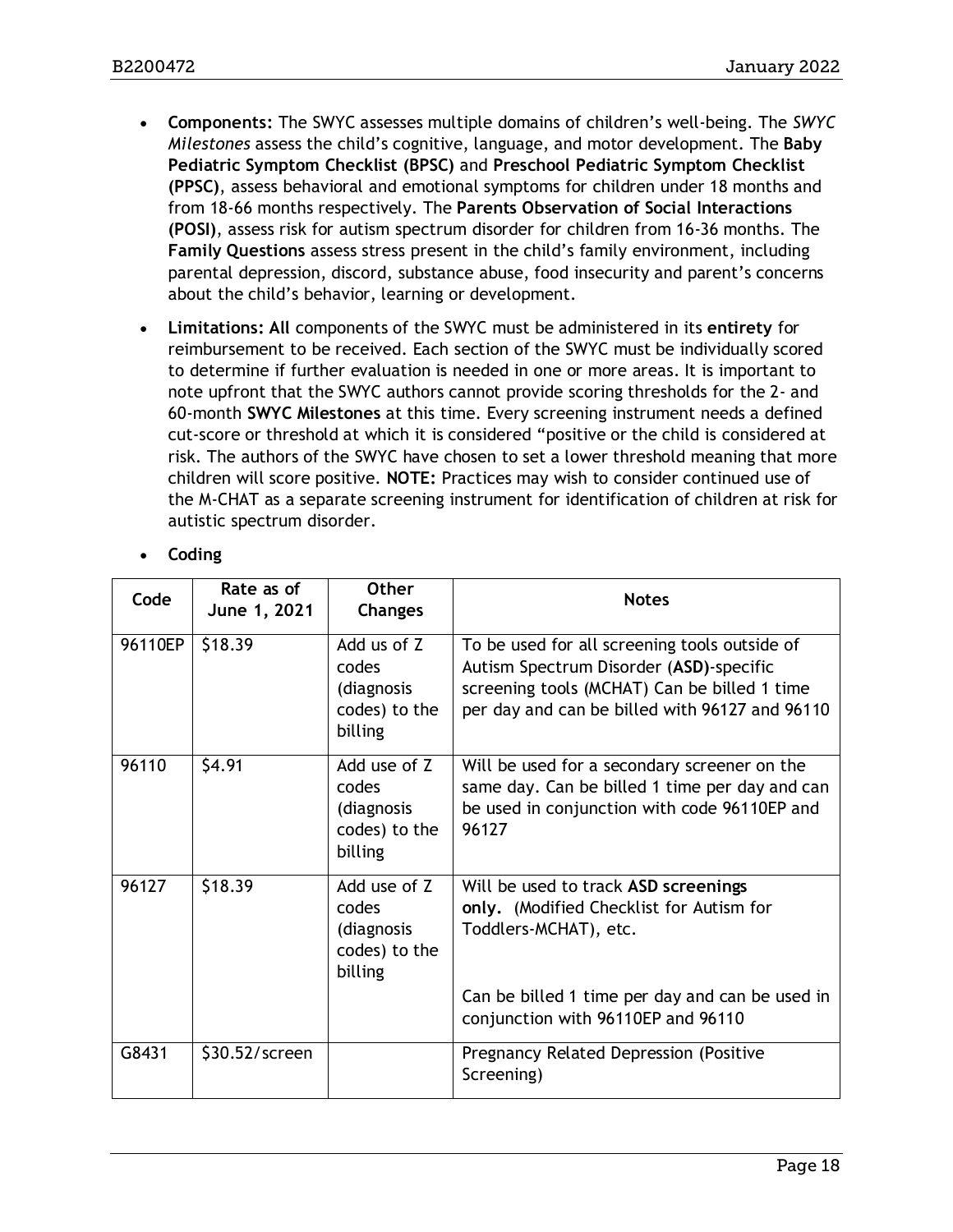| Code  | Rate as of<br>June 1, 2021 | <b>Other</b><br><b>Changes</b> | <b>Notes</b>                                                                                                                                                                                                                                                                                                                                                                         |
|-------|----------------------------|--------------------------------|--------------------------------------------------------------------------------------------------------------------------------------------------------------------------------------------------------------------------------------------------------------------------------------------------------------------------------------------------------------------------------------|
| G8510 | \$11.00/screen             |                                | OR.<br>Pregnancy Related Depression (Negative<br>Screening)                                                                                                                                                                                                                                                                                                                          |
|       |                            |                                | Medicaid allows for up to 3 screenings for the<br>mother. Suggested screening times are at 0 to<br>1-month visit, 2 mo. visit and either the 4 mo.<br>or 6 mo. visit. Providers may screen any time<br>up to 12 months. If possible, providers should<br>bill under the mother's Medicaid ID, but, if not,<br>the provider may bill for the screen under the<br>child's Medicaid ID. |

- **Referrals to Care:** When a limited developmental screening suggests an abnormality in a particular area of development, more extensive formal evaluation will be needed to evaluate the concern. A referral to developmental services should be discussed and agreed upon by both parent and provider.
- **Reminders:** Providers are reminded to make any needed changes to internal billing systems to add the needed modifier and Z codes and to identify any outcomes, delays, etc.

#### **Social-Emotional Screening**

**Effective July 1, 2021**, Health First Colorado covers the use of the Pediatric Symptom Checklist into its compendium of approved tools.

**Pediatric Symptom Checklist (PSC) Description**: The Pediatric Symptom Checklist is a psychosocial screen designed to facilitate the recognition of cognitive, emotional, and behavioral problems so that appropriate interventions can be initiated as early as possible. There are two versions of the PSC, the parent-completed version (PSC), which can be used for children aged 4-18 and the youth self-report (Y-PSC), which can be completed by youth 11-18. In addition to the original 35-item parent-reported questionnaire, there are translations into more than two dozen languages, a pictorial version and a shorter 17-item version for both parents and youth. The PSC is a broad screener, which highlights the need for more focused history and possibly secondary screening, to determine the appropriate follow-up and referral.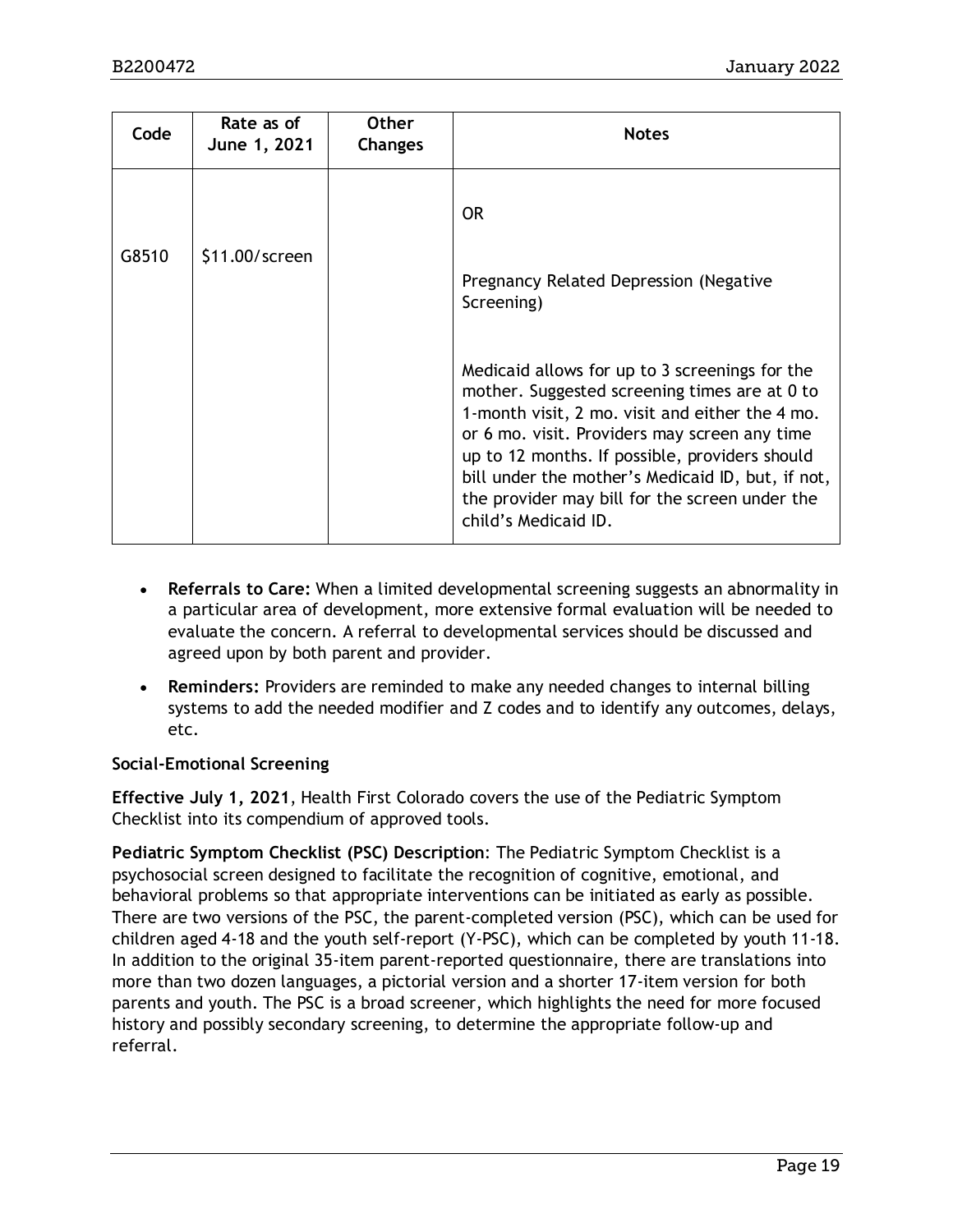#### **Components:**

- **Limitations:** As noted above, the PSC and PSC-17 are broad screeners, not diagnosis tools. It is important to emphasize that the PSC is not designed to produce a diagnosis or to serve as a direct conduit to a specific treatment or medication. Instead it is meant to provide clinicians with suggestions for which patients may be at higher than average risk and with scores to compare to normative data.
- **Coding:** For the PSC and PSC-17, see table above. 96110EP should be used in most cases.
- **Referrals to Care:**

#### **Normal Range Scores**

If the child's score is within the expected normal range, one may be more confident turning attention to other important but non-acute issues like anticipatory guidance, safety or other parental concerns.

#### **Positive Screening Scores**



If the total score or one of the sub-scale scores is in the "at-risk" range, most practices ask clinicians to devote a few extra minutes to getting a sense of why the number of problems reported are so high. Some clinicians discuss the symptoms that were marked as "often" with the parent and/or child, while others ask about major areas of daily functioning such as family, school, friends, activities and mood.

Some practices suggest that all positively screened children are

offered a visit for a follow-up evaluation by a mental health professional, especially if one is readily available, while others recommend scheduling a follow-up appointment for further evaluation with the pediatrician in a week to a few months. Whatever the approach, next steps should be determined together by the parents and the clinician.

Many children who score positive may already be in therapy or have parents who do not want therapy, so it is often wisest to let parents know that a positive score indicates a high level of risk and that further assessment is probably warranted, but not mandatory.

For many children, a watchful waiting approach is also an option. This provides time to see whether problems diminish and gives parents a chance to consider next steps. Most children who screen positive on the PSC are positive again six or 12 months later. Parents who are reluctant to seek help initially may be more willing if they see that problems persist.

Contact Gina Robinson at [Gina.Robinson@state.co.us](mailto:Gina.Robinson@state.co.us) or 303-866-6167 for more information.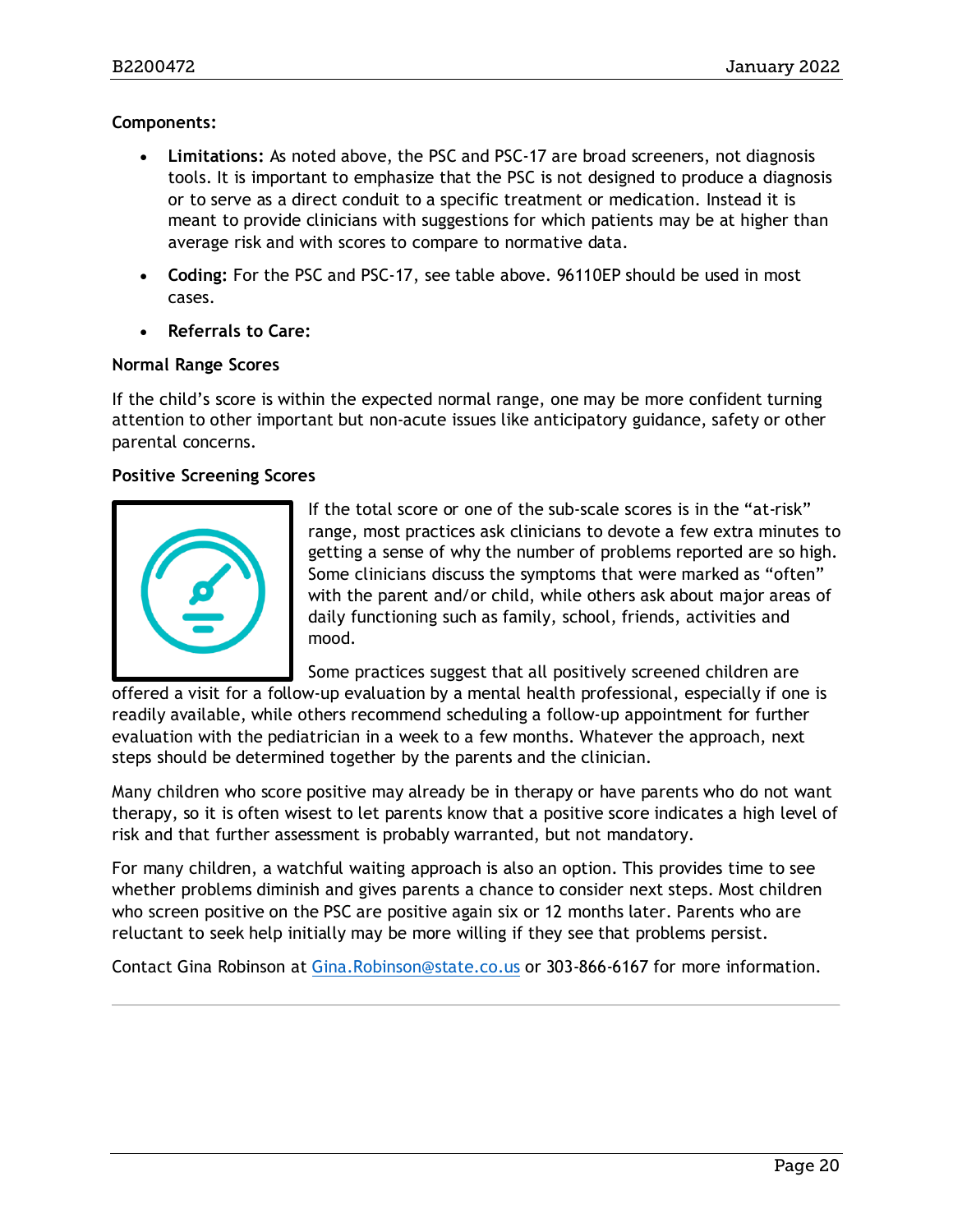# Provider Billing Training Sessions

### <span id="page-20-1"></span><span id="page-20-0"></span>January and February 2022 Provider Billing Webinar-Only Training Sessions

Providers are invited to participate in training sessions for an overview of Health First Colorado billing instructions and procedures. The current and following months' workshop calendars are shown below.

### **Who Should Attend?**

Staff who submit claims, are new to billing Health First Colorado services, or need a billing refresher course should consider attending one or more of the following provider training sessions.

The institutional claims (UB-04) and professional claims (CMS 1500) training sessions provide high-level overviews of claim submission, prior authorizations, navigating the [Department's website,](https://www.colorado.gov/hcpf/) using the [Provider Web Portal,](https://colorado-hcp-portal.xco.dcs-usps.com/hcp/provider/Home/tabid/135/Default.aspx) and more. For a preview of the training materials used in these sessions, refer to the Beginner Billing Training: Professional Claims (CMS 1500) and Beginner Billing Training: Institutional Claims (UB-04) available on the [Provider](https://www.colorado.gov/pacific/hcpf/provider-training)  [Training web page](https://www.colorado.gov/pacific/hcpf/provider-training) under the Billing Training – Resources drop-down section.



For more training materials on navigating the Provider Web Portal, refer to the Provider Web Portal Quick Guides available on the [Quick Guides web page.](https://www.colorado.gov/hcpf/interchange-resources)

**Note:** Trainings may end prior to 11:30 a.m. MT. Time has been allotted for questions at the end of each session.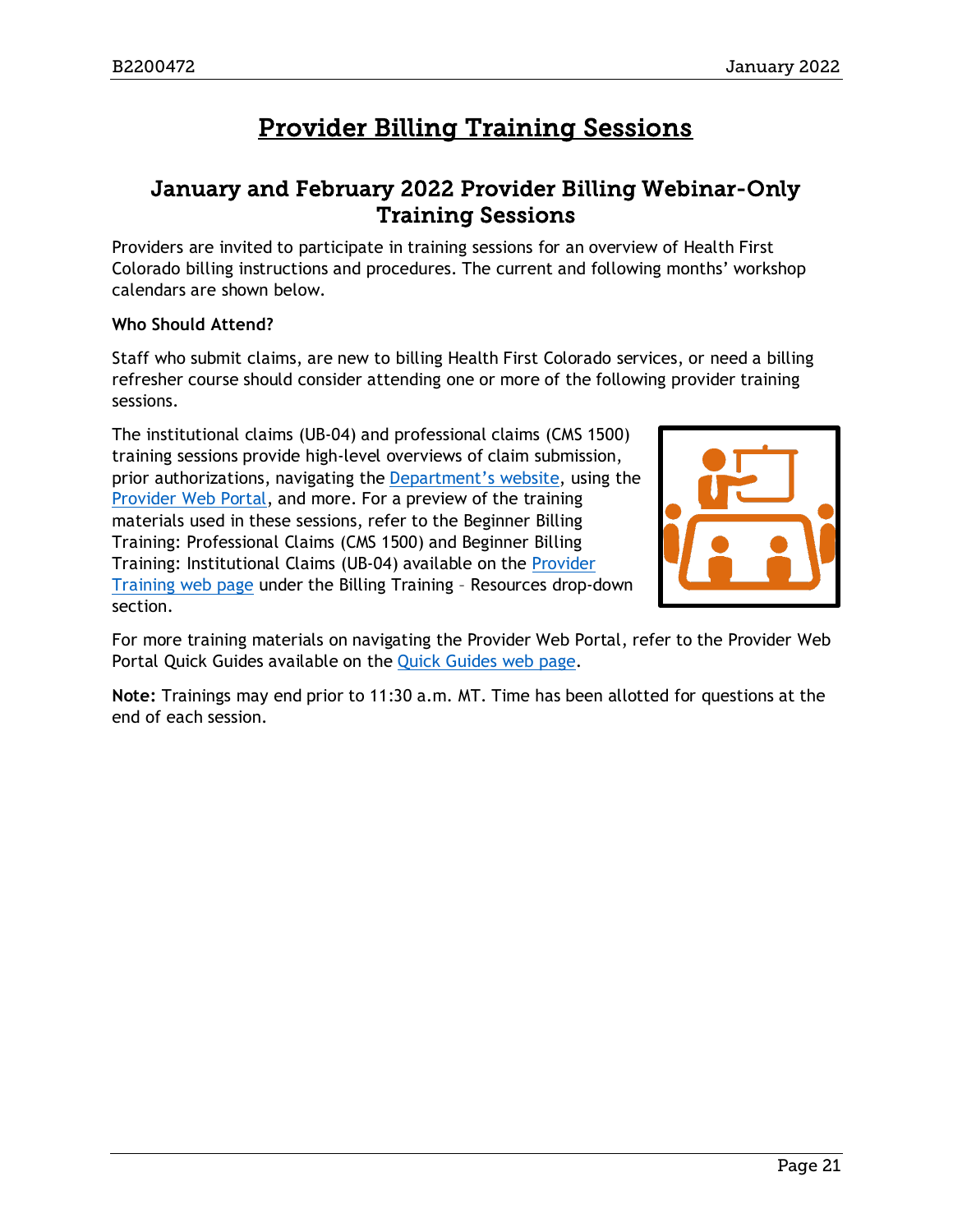### **January 2022**

| Sunday          | Monday                                                  | Tuesday                 | Wednesday       | Thursday                                                                                                                                                             | Friday          | Saturday                                    |
|-----------------|---------------------------------------------------------|-------------------------|-----------------|----------------------------------------------------------------------------------------------------------------------------------------------------------------------|-----------------|---------------------------------------------|
|                 |                                                         |                         |                 |                                                                                                                                                                      |                 | $\mathbf{1}$<br><b>New</b><br>Year's<br>Day |
| $\mathbf{2}$    | $\overline{3}$                                          | $\overline{\mathbf{4}}$ | $\overline{5}$  | $\overline{6}$                                                                                                                                                       | $\overline{7}$  | $\overline{8}$                              |
| 9               | 10                                                      | 11                      | $\overline{12}$ | $\overline{13}$<br><b>Beginner</b><br><b>Billing</b><br><b>Training:</b><br>Professional<br><b>Claims (CMS</b><br>1500)<br>9:00 a.m.<br>11:30 a.m.<br>M <sub>T</sub> | $\overline{14}$ | $\overline{15}$                             |
| $\overline{16}$ | 17<br><b>Martin</b><br>Luther<br>King Jr.<br><b>Day</b> | $\overline{18}$         | 19              | $\overline{20}$                                                                                                                                                      | $\overline{21}$ | $\overline{22}$                             |
| 23/30           | $\frac{24}{31}$                                         | 25                      | $\overline{26}$ | $\overline{27}$<br><b>Beginner</b><br><b>Billing</b><br><b>Training:</b><br>Institutional<br><b>Claims (UB-</b><br>04)<br>9:00 a.m. -<br>11:30 a.m.<br>MT            | $\overline{28}$ | $\overline{29}$                             |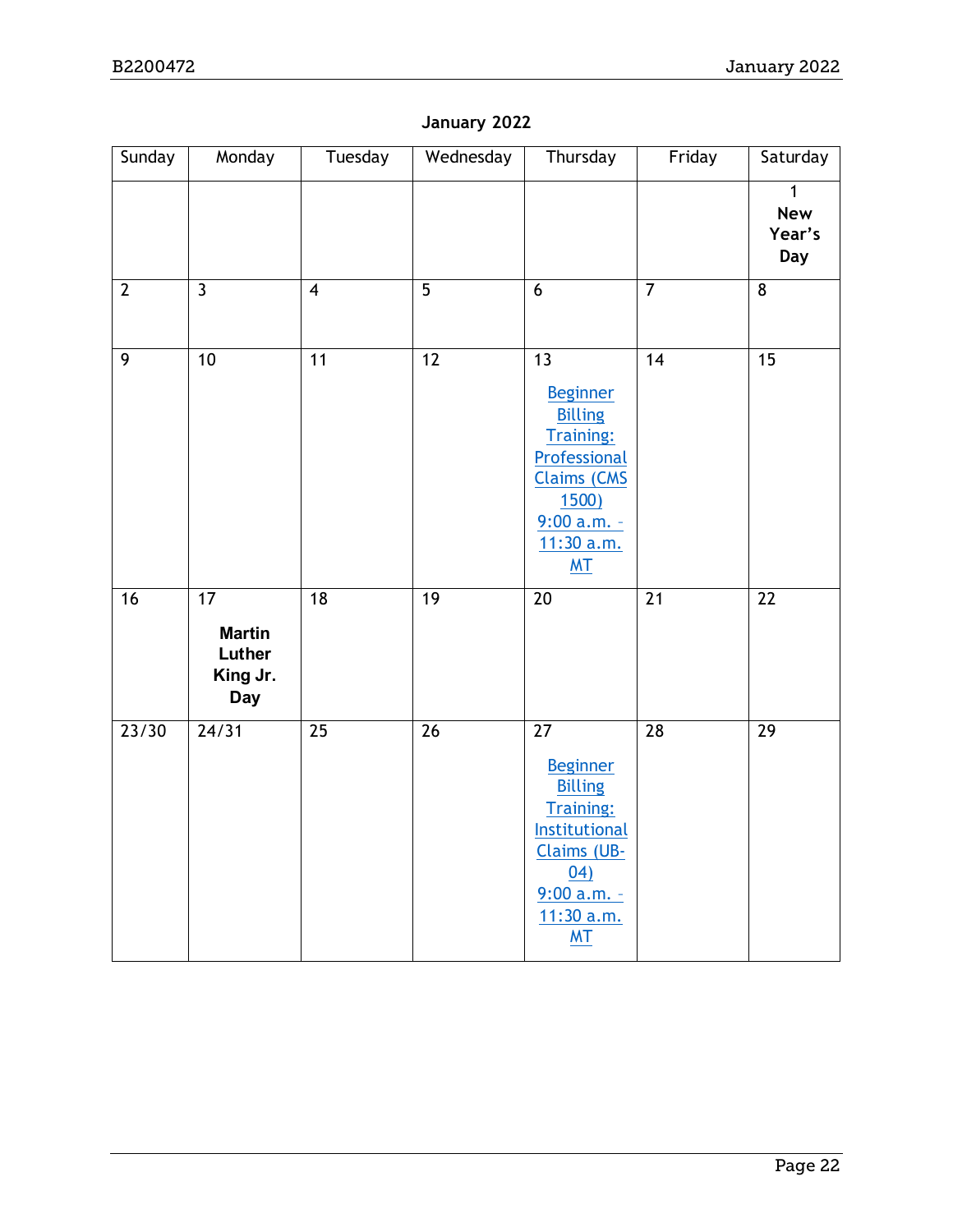| Sunday          | Monday                                       | Tuesday        | Wednesday      | Thursday                                                                                                                                                   | Friday          | Saturday       |
|-----------------|----------------------------------------------|----------------|----------------|------------------------------------------------------------------------------------------------------------------------------------------------------------|-----------------|----------------|
|                 |                                              | $\overline{1}$ | $\overline{2}$ | $\overline{3}$                                                                                                                                             | $\overline{4}$  | $\overline{5}$ |
| $6\phantom{1}6$ | $\overline{7}$                               | 8              | $\overline{9}$ | 10<br><b>Beginner</b><br><b>Billing</b><br><b>Training:</b><br>Professional<br><b>Claims (CMS</b><br>1500)<br>$9:00 a.m. -$<br>11:30 a.m.<br>MT            | 11              | 12             |
| 13              | 14                                           | 15             | 16             | 17                                                                                                                                                         | 18              | 19             |
| 20              | $\overline{21}$<br>Presidents'<br><b>Day</b> | 22             | 23             | 24<br><b>Beginner</b><br><b>Billing</b><br><b>Training:</b><br>Institutional<br><b>Claims (UB-</b><br>04)<br>$9:00 a.m. -$<br>11:30 a.m.<br>M <sub>T</sub> | $\overline{25}$ | 26             |
| 27              | 28                                           |                |                |                                                                                                                                                            |                 |                |

#### **February 2022**

#### **Live Webinar Registration**

Register for a live webinar by clicking the title of the desired training session in the calendar above and completing the webinar registration form. An automated response will confirm the reservation. For questions or issues regarding webinar registration, email [co.training@gainwelltechnologies.com](mailto:co.training@gainwelltechnologies.com) with the subject line "Webinar Help." Include a description of the issue being experienced, name and contact information (email address and phone number), and the name and date of the webinar(s) to be attended. Allow up to 2-3 business days to receive a response.